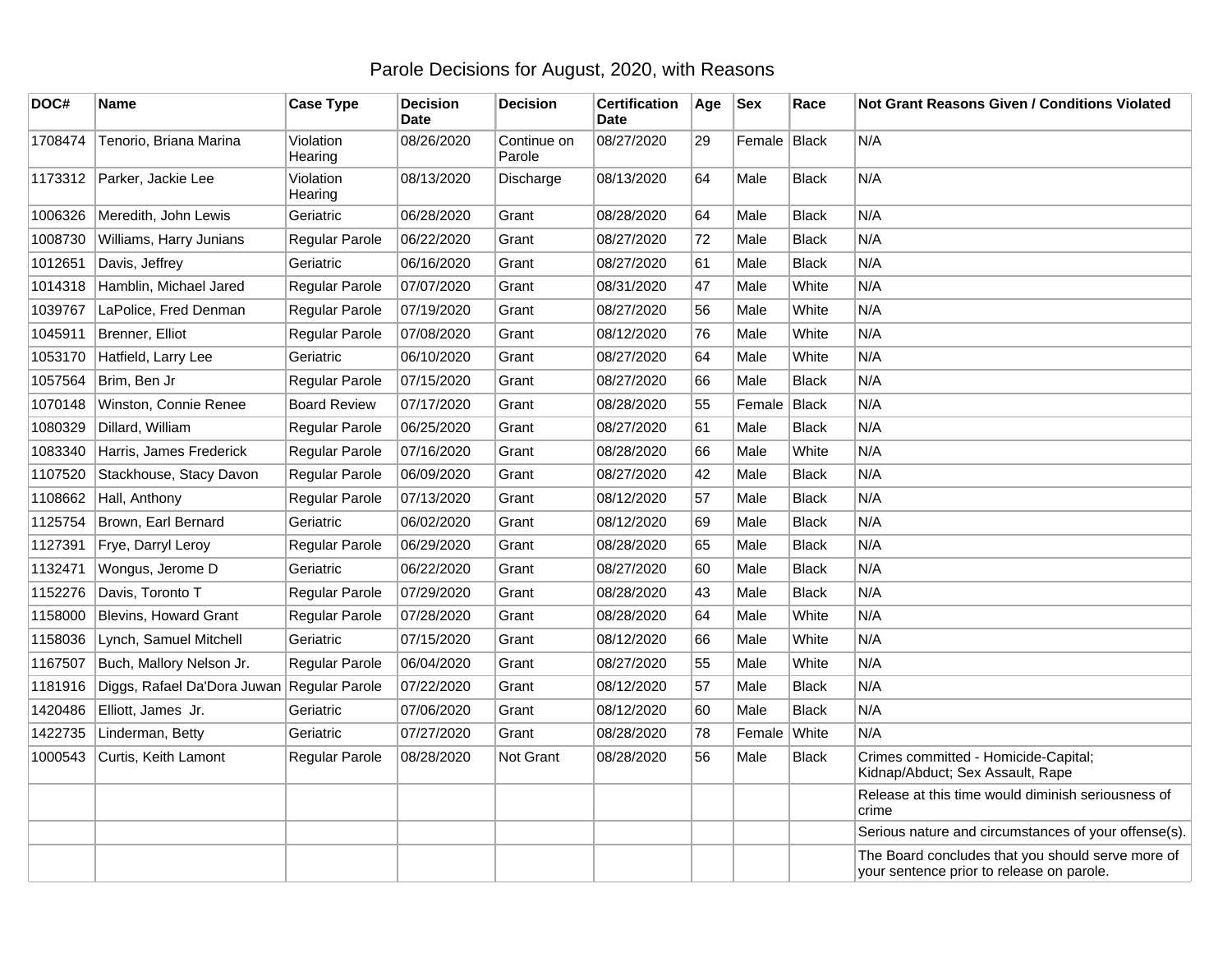| DOC#    | <b>Name</b>              | <b>Case Type</b>    | <b>Decision</b><br>Date | <b>Decision</b> | <b>Certification</b><br>Date | Age | <b>Sex</b> | Race         | <b>Not Grant Reasons Given / Conditions Violated</b>                                                                                                                            |
|---------|--------------------------|---------------------|-------------------------|-----------------|------------------------------|-----|------------|--------------|---------------------------------------------------------------------------------------------------------------------------------------------------------------------------------|
| 1002638 | Carwile, Dustin Lee      | Regular Parole      | 08/10/2020              | Not Grant       | 08/13/2020                   | 50  | Male       | White        | Considering your offense and your institutional<br>records, the Board concludes that you should serve<br>more of your sentence before being paroled.                            |
|         |                          |                     |                         |                 |                              |     |            |              | History of substance abuse.                                                                                                                                                     |
|         |                          |                     |                         |                 |                              |     |            |              | Release at this time would diminish seriousness of<br>crime                                                                                                                     |
|         |                          |                     |                         |                 |                              |     |            |              | Serious nature and circumstances of your offense(s).                                                                                                                            |
|         |                          |                     |                         |                 |                              |     |            |              | You need to show a longer period of stable<br>adjustment.                                                                                                                       |
| 1003759 | Campos, Carlos Antoni    | Regular Parole      | 08/03/2020              | Not Grant       | 08/06/2020                   | 57  | Male       | White        | Crimes committed - Attempted Capital Murder;<br>Flight-Escape                                                                                                                   |
|         |                          |                     |                         |                 |                              |     |            |              | Release at this time would diminish seriousness of<br>crime                                                                                                                     |
|         |                          |                     |                         |                 |                              |     |            |              | Serious nature and circumstances of your offense(s).                                                                                                                            |
| 1004665 | Buracker, Jerry Wayne    | Geriatric           | 08/04/2020              | Not Grant       | 08/07/2020                   | 60  | Male       | White        | Extensive criminal record                                                                                                                                                       |
|         |                          |                     |                         |                 |                              |     |            |              | Release at this time would diminish seriousness of<br>crime                                                                                                                     |
|         |                          |                     |                         |                 |                              |     |            |              | Serious nature and circumstances of your offense(s).                                                                                                                            |
|         |                          |                     |                         |                 |                              |     |            |              | The Board concludes that you should serve more of<br>your sentence prior to release on parole.                                                                                  |
| 1005262 | Witcher, Larry           | Regular Parole      | 08/04/2020              | Not Grant       | 08/07/2020                   | 42  | Male       | <b>Black</b> | Crimes committed - Assault: (Misdemeanor); Larc-<br>Petty; Cocaine-Sell                                                                                                         |
|         |                          |                     |                         |                 |                              |     |            |              | Release at this time would diminish seriousness of<br>crime                                                                                                                     |
|         |                          |                     |                         |                 |                              |     |            |              | Serious nature and circumstances of your offense(s).                                                                                                                            |
|         |                          |                     |                         |                 |                              |     |            |              | You need to show a longer period of stable<br>adjustment.                                                                                                                       |
| 1005679 | Medlin, Timothy Leo      | <b>Board Review</b> | 08/03/2020              | Not Grant       | 08/04/2020                   | 55  | Male       | White        | Crimes committed - Assault: On Law<br>Enf/Judge/DOC/Fire/Emerg Person; Burgl: Enter<br>Structure To Commit Larceny/A&B/Etc; Burgl: Enter<br>Structure To Commit Larceny/A&B/Etc |
|         |                          |                     |                         |                 |                              |     |            |              | Other                                                                                                                                                                           |
|         |                          |                     |                         |                 |                              |     |            |              | The Board concludes that you should serve more of<br>your sentence prior to release on parole.                                                                                  |
| 1006384 | Christian, Archie Jerome | Regular Parole      | 08/01/2020              | Not Grant       | 08/04/2020                   | 46  | Male       | Black        | Crimes committed - Murder: 1st Degree; Robbery;<br>Robbery                                                                                                                      |
|         |                          |                     |                         |                 |                              |     |            |              | Release at this time would diminish seriousness of<br>crime                                                                                                                     |
|         |                          |                     |                         |                 |                              |     |            |              | Serious nature and circumstances of your offense(s).                                                                                                                            |
|         |                          |                     |                         |                 |                              |     |            |              | The Board concludes that you should serve more of<br>your sentence prior to release on parole.                                                                                  |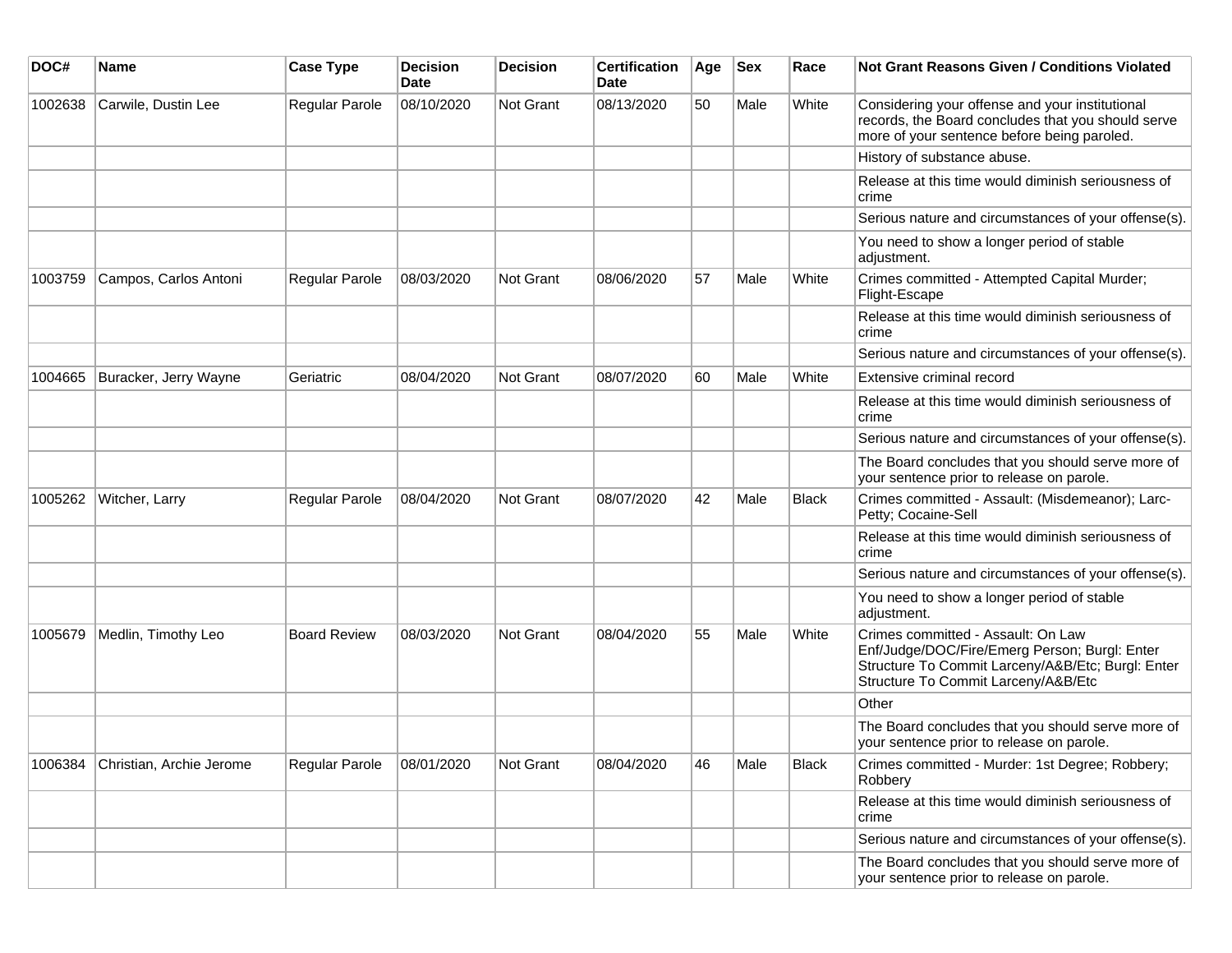| DOC#    | <b>Name</b>              | <b>Case Type</b>      | <b>Decision</b><br><b>Date</b> | <b>Decision</b>  | <b>Certification</b><br>Date | Age | <b>Sex</b> | Race         | Not Grant Reasons Given / Conditions Violated                                                                                                               |
|---------|--------------------------|-----------------------|--------------------------------|------------------|------------------------------|-----|------------|--------------|-------------------------------------------------------------------------------------------------------------------------------------------------------------|
| 1008850 | Terrell, Orna Lee        | Geriatric             | 08/02/2020                     | Not Grant        | 08/04/2020                   | 63  | Male       | <b>Black</b> | History of substance abuse.                                                                                                                                 |
|         |                          |                       |                                |                  |                              |     |            |              | Poor institutional adjustment (for example,<br>motivation/attitude, unfavorable reports, lack of<br>program involvement, etc.)                              |
|         |                          |                       |                                |                  |                              |     |            |              | Serious nature and circumstances of your offense(s).                                                                                                        |
|         |                          |                       |                                |                  |                              |     |            |              | You need further participation in institutional work<br>and/or educational programs to indicate your positive<br>progression towards re-entry into society. |
|         |                          |                       |                                |                  |                              |     |            |              | Your record indicates a serious disregard for the<br>property rights of others.                                                                             |
|         |                          |                       |                                |                  |                              |     |            |              | Your record of institutional infractions indicates a<br>disregard for rules and that you are not ready to<br>conform to society.                            |
| 1009881 | Sills, Robert Edward Jr. | Regular Parole        | 08/03/2020                     | Not Grant        | 08/07/2020                   | 50  | Male       | <b>Black</b> | Crimes committed - Homicide/Murder; Robbery;<br>Robbery                                                                                                     |
|         |                          |                       |                                |                  |                              |     |            |              | Serious nature and circumstances of your offense(s).                                                                                                        |
|         |                          |                       |                                |                  |                              |     |            |              | The Board concludes that you should serve more of<br>your sentence prior to release on parole.                                                              |
|         |                          |                       |                                |                  |                              |     |            |              | You need to show a longer period of stable<br>adjustment.                                                                                                   |
| 1009950 | Adams, Elmer Nathanie    | Dual Eligibility      | 08/13/2020                     | <b>Not Grant</b> | 08/14/2020                   | 70  | Male       | <b>Black</b> | Crimes committed - Cocaine-Sell; Cocaine-Sell;<br>Cocaine-Sell                                                                                              |
|         |                          |                       |                                |                  |                              |     |            |              | History of substance abuse.                                                                                                                                 |
|         |                          |                       |                                |                  |                              |     |            |              | History of violence.                                                                                                                                        |
|         |                          |                       |                                |                  |                              |     |            |              | Serious nature and circumstances of your offense(s).                                                                                                        |
| 1010837 | Bender, James Earl       | Dual Eligibility      | 08/08/2020                     | Not Grant        | 08/11/2020                   | 65  | Male       | <b>Black</b> | Crimes committed - Forcible Sodomy                                                                                                                          |
|         |                          |                       |                                |                  |                              |     |            |              | Serious nature and circumstances of your offense(s).                                                                                                        |
|         |                          |                       |                                |                  |                              |     |            |              | The Board considers you to be a risk to the<br>community.                                                                                                   |
|         |                          |                       |                                |                  |                              |     |            |              | You need further participation in institutional work<br>and/or educational programs to indicate your positive<br>progression towards re-entry into society. |
| 1011590 | Tate, Mays Wilson Jr.    | <b>Regular Parole</b> | 08/24/2020                     | Not Grant        | 08/24/2020                   | 48  | Male       | White        | Conviction of a new crime while incarcerated                                                                                                                |
|         |                          |                       |                                |                  |                              |     |            |              | History of violence.                                                                                                                                        |
|         |                          |                       |                                |                  |                              |     |            |              | Serious nature and circumstances of your offense(s).                                                                                                        |
| 1015806 | Smith, Jonathan Lee      | Geriatric             | 08/04/2020                     | Not Grant        | 08/07/2020                   | 72  | Male       | Black        | Crimes committed - Arson; Breaking And Entering;<br><b>Statutory Burglary</b>                                                                               |
|         |                          |                       |                                |                  |                              |     |            |              | Extensive criminal record                                                                                                                                   |
|         |                          |                       |                                |                  |                              |     |            |              | History of violence.                                                                                                                                        |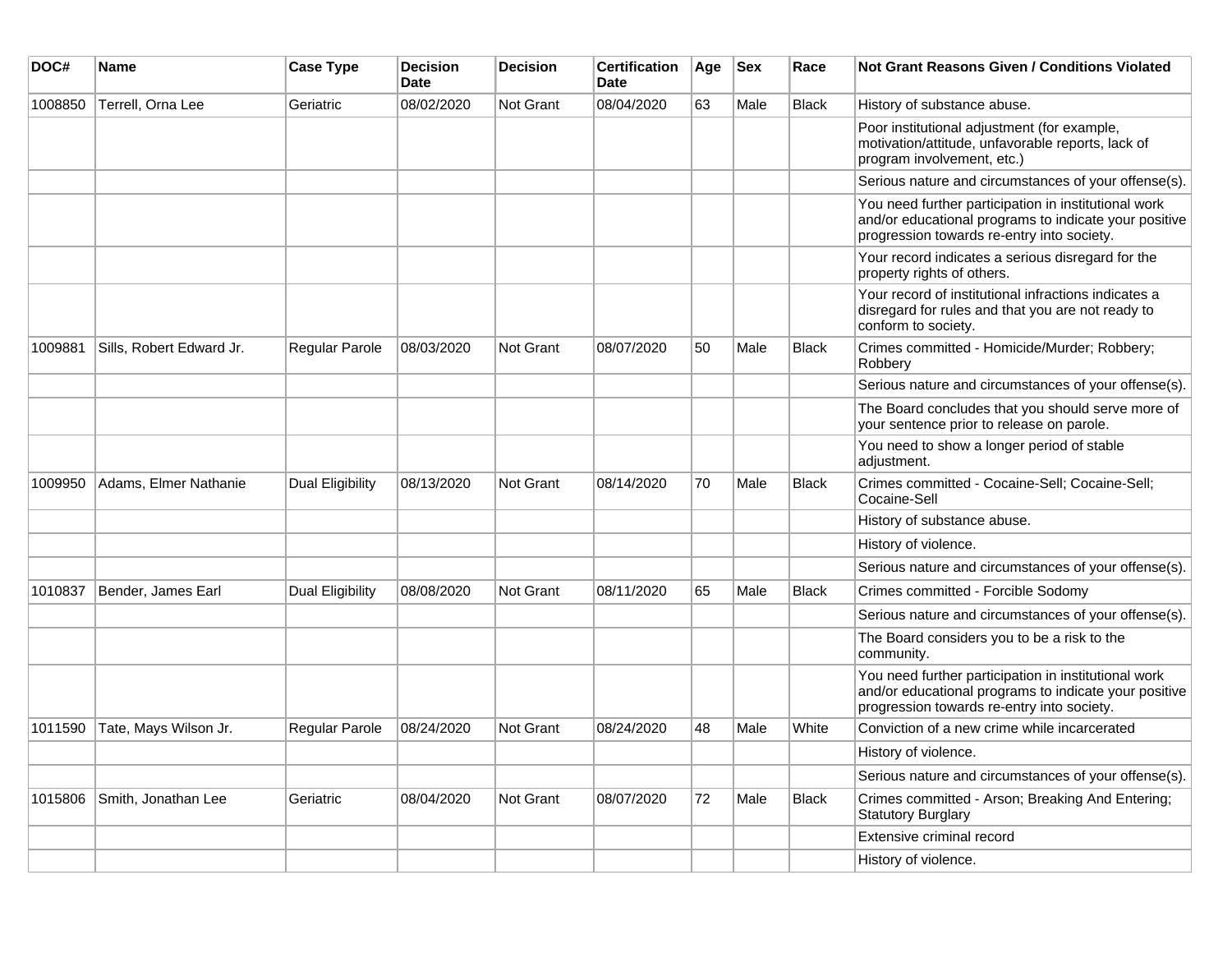| DOC#    | <b>Name</b>                        | <b>Case Type</b> | Decision<br><b>Date</b> | <b>Decision</b>  | <b>Certification</b><br>Date | Age | <b>Sex</b> | Race         | <b>Not Grant Reasons Given / Conditions Violated</b>                                                                                                  |
|---------|------------------------------------|------------------|-------------------------|------------------|------------------------------|-----|------------|--------------|-------------------------------------------------------------------------------------------------------------------------------------------------------|
| 1015806 | Smith, Jonathan Lee                | Geriatric        | 08/04/2020              | Not Grant        | 08/07/2020                   | 72  | Male       | Black        | The Board concludes that you should serve more of<br>your sentence prior to release on parole.                                                        |
|         |                                    |                  |                         |                  |                              |     |            |              | Your prior failure(s) and/or convictions while under<br>community supervision indicate that you are unlikely<br>to comply with conditions of release. |
| 1017559 | Taylor, Melvin                     | Regular Parole   | 08/28/2020              | Not Grant        | 08/28/2020                   | 57  | Male       | Black        | Considering your offense and your institutional<br>records, the Board concludes that you should serve<br>more of your sentence before being paroled.  |
|         |                                    |                  |                         |                  |                              |     |            |              | Extensive criminal record                                                                                                                             |
|         |                                    |                  |                         |                  |                              |     |            |              | History of violence.                                                                                                                                  |
|         |                                    |                  |                         |                  |                              |     |            |              | Your prior failure(s) and/or convictions while under<br>community supervision indicate that you are unlikely<br>to comply with conditions of release. |
| 1020547 | Dailey, Joseph Alvin               | Regular Parole   | 08/02/2020              | Not Grant        | 08/04/2020                   | 63  | Male       | Black        | Crimes committed - Kidnap/Abduct; Sex Assault,<br>Rape; Sex Assault, Rape                                                                             |
|         |                                    |                  |                         |                  |                              |     |            |              | Extensive criminal record                                                                                                                             |
|         |                                    |                  |                         |                  |                              |     |            |              | Release at this time would diminish seriousness of<br>crime                                                                                           |
|         |                                    |                  |                         |                  |                              |     |            |              | Serious nature and circumstances of your offense(s).                                                                                                  |
|         |                                    |                  |                         |                  |                              |     |            |              | Your prior failure(s) and/or convictions while under<br>community supervision indicate that you are unlikely<br>to comply with conditions of release. |
| 1020562 | Chestnut, David Wayne              | Regular Parole   | 08/03/2020              | Not Grant        | 08/04/2020                   | 64  | Male       | <b>Black</b> | Crimes committed - Kidnap/Abduct; Kidnap/Abduct;<br>Assault                                                                                           |
|         |                                    |                  |                         |                  |                              |     |            |              | Serious nature and circumstances of your offense(s).                                                                                                  |
|         |                                    |                  |                         |                  |                              |     |            |              | The Board considers you to be a risk to the<br>community.                                                                                             |
|         |                                    |                  |                         |                  |                              |     |            |              | Your prior failure(s) and/or convictions while under<br>community supervision indicate that you are unlikely<br>to comply with conditions of release. |
| 1022531 | Fisher, Linwood Lockett            | Geriatric        | 08/28/2020              | <b>Not Grant</b> | 08/31/2020                   | 74  | Male       | <b>Black</b> | History of violence.                                                                                                                                  |
|         |                                    |                  |                         |                  |                              |     |            |              | Serious nature and circumstances of your offense(s).                                                                                                  |
|         |                                    |                  |                         |                  |                              |     |            |              | The Board concludes that you should serve more of<br>your sentence prior to release on parole.                                                        |
|         | 1025782 Smith, Christopher Manning | Regular Parole   | 08/14/2020              | Not Grant        | 08/17/2020                   | 47  | Male       | White        | Extensive criminal record                                                                                                                             |
|         |                                    |                  |                         |                  |                              |     |            |              | The Board concludes that you should serve more of<br>your sentence prior to release on parole.                                                        |
|         |                                    |                  |                         |                  |                              |     |            |              | Your prior failure(s) and/or convictions while under<br>community supervision indicate that you are unlikely<br>to comply with conditions of release. |
| 1027185 | Rawlings, Vincent Bernard          | Regular Parole   | 08/28/2020              | Not Grant        | 08/28/2020                   | 64  | Male       | <b>Black</b> | No Interest in Parole                                                                                                                                 |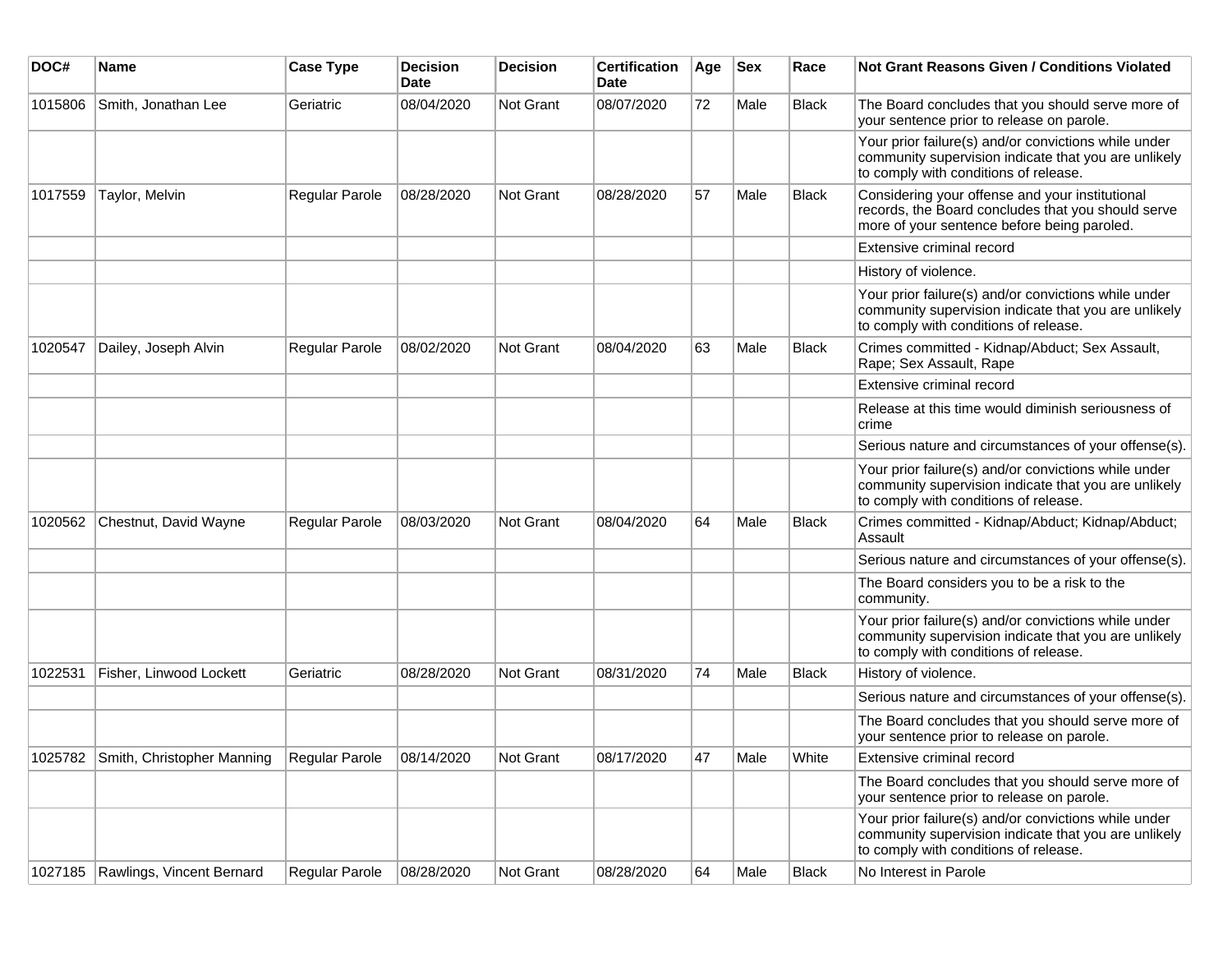| DOC#    | <b>Name</b>                 | <b>Case Type</b>      | <b>Decision</b><br>Date | <b>Decision</b>  | <b>Certification</b><br>Date | Age | <b>Sex</b> | Race         | Not Grant Reasons Given / Conditions Violated                                                                                                               |
|---------|-----------------------------|-----------------------|-------------------------|------------------|------------------------------|-----|------------|--------------|-------------------------------------------------------------------------------------------------------------------------------------------------------------|
| 1029731 | Casey, Freddie Eugene       | Regular Parole        | 08/28/2020              | Not Grant        | 08/31/2020                   | 58  | Male       | White        | Crimes committed - Homicide/Murder                                                                                                                          |
|         |                             |                       |                         |                  |                              |     |            |              | History of violence.                                                                                                                                        |
|         |                             |                       |                         |                  |                              |     |            |              | The Board concludes that you should serve more of<br>your sentence prior to release on parole.                                                              |
| 1029734 | Walthall, Christopher Wayne | <b>Regular Parole</b> | 08/19/2020              | <b>Not Grant</b> | 08/20/2020                   | 53  | Male       | White        | Crimes committed - Homicide-Capital; Robbery;<br>Unlawful Wound/Bodily Injury                                                                               |
|         |                             |                       |                         |                  |                              |     |            |              | History of violence.                                                                                                                                        |
|         |                             |                       |                         |                  |                              |     |            |              | Release at this time would diminish seriousness of<br>crime                                                                                                 |
|         |                             |                       |                         |                  |                              |     |            |              | Serious nature and circumstances of your offense(s).                                                                                                        |
| 1031257 | Broaddus, Martinez Wendell  | Geriatric             | 08/01/2020              | Not Grant        | 08/04/2020                   | 62  | Male       | <b>Black</b> | Crimes committed - Sex Assault, Rape; Incest With<br>Minor                                                                                                  |
|         |                             |                       |                         |                  |                              |     |            |              | Release at this time would diminish seriousness of<br>crime                                                                                                 |
|         |                             |                       |                         |                  |                              |     |            |              | Serious nature and circumstances of your offense(s).                                                                                                        |
| 1031584 | Stratton, John Henry Jr.    | Geriatric             | 08/10/2020              | Not Grant        | 08/12/2020                   | 63  | Male       | <b>Black</b> | Crimes committed - Homicide/Murder; Use Of<br>Firearm In Felony                                                                                             |
|         |                             |                       |                         |                  |                              |     |            |              | Release at this time would diminish seriousness of<br>crime                                                                                                 |
|         |                             |                       |                         |                  |                              |     |            |              | Serious nature and circumstances of your offense(s).                                                                                                        |
|         |                             |                       |                         |                  |                              |     |            |              | The Board concludes that you should serve more of<br>your sentence prior to release on parole.                                                              |
| 1032673 | Washington, Phillip Morris  | Geriatric             | 08/04/2020              | Not Grant        | 08/07/2020                   | 68  | Male       | <b>Black</b> | Crimes committed - Malicious Wounding; Felony<br>Assault                                                                                                    |
|         |                             |                       |                         |                  |                              |     |            |              | Extensive criminal record                                                                                                                                   |
|         |                             |                       |                         |                  |                              |     |            |              | Serious nature and circumstances of your offense(s).                                                                                                        |
|         |                             |                       |                         |                  |                              |     |            |              | The Board concludes that you should serve more of<br>your sentence prior to release on parole.                                                              |
|         |                             |                       |                         |                  |                              |     |            |              | You need further participation in institutional work<br>and/or educational programs to indicate your positive<br>progression towards re-entry into society. |
| 1032853 | Johnson, Vernell Delray     | <b>Regular Parole</b> | 08/01/2020              | Not Grant        | 08/04/2020                   | 48  | Male       | <b>Black</b> | Considering your offense and your institutional<br>records, the Board concludes that you should serve<br>more of your sentence before being paroled.        |
|         |                             |                       |                         |                  |                              |     |            |              | Crimes committed - Sex Assault, Rape; Sex Asslt-<br>Attempted Rape; Breaking And Entering                                                                   |
|         |                             |                       |                         |                  |                              |     |            |              | Extensive criminal record                                                                                                                                   |
|         |                             |                       |                         |                  |                              |     |            |              | Serious nature and circumstances of your offense(s).                                                                                                        |
|         |                             |                       |                         |                  |                              |     |            |              | You need to show a longer period of stable<br>adjustment.                                                                                                   |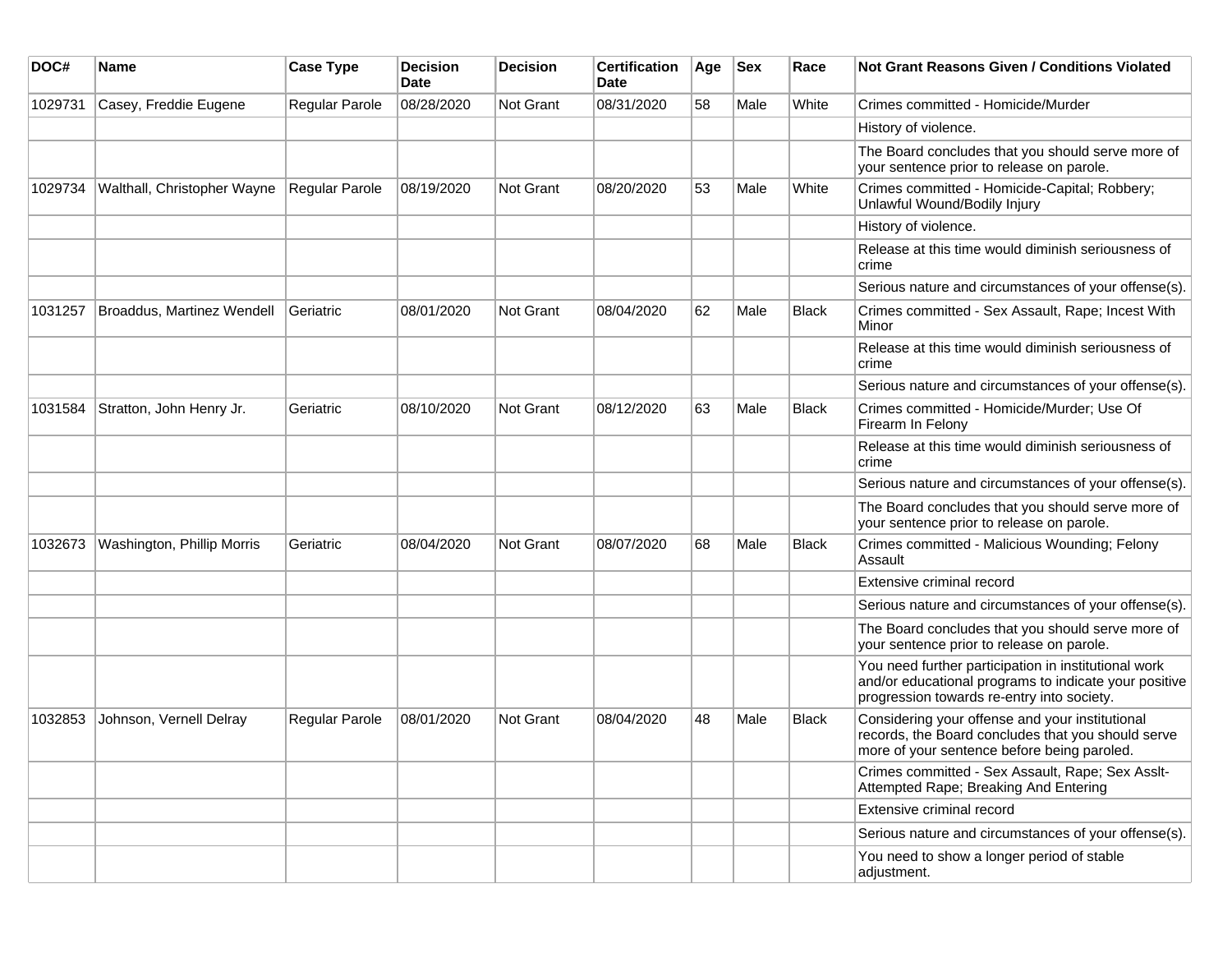| DOC#    | <b>Name</b>              | <b>Case Type</b>      | <b>Decision</b><br><b>Date</b> | <b>Decision</b> | <b>Certification</b><br>Date | Age | <b>Sex</b> | Race         | <b>Not Grant Reasons Given / Conditions Violated</b>                                                                                                        |
|---------|--------------------------|-----------------------|--------------------------------|-----------------|------------------------------|-----|------------|--------------|-------------------------------------------------------------------------------------------------------------------------------------------------------------|
| 1035178 | Hines, Jamari Jayceon    | Regular Parole        | 08/28/2020                     | Not Grant       | 08/31/2020                   | 47  | Male       | <b>Black</b> | Crimes committed - Kidnap/Abduct; Kidnap/Abduct;<br>Forcible Sodomy                                                                                         |
|         |                          |                       |                                |                 |                              |     |            |              | Serious nature and circumstances of your offense(s).                                                                                                        |
|         |                          |                       |                                |                 |                              |     |            |              | The Board concludes that you should serve more of<br>your sentence prior to release on parole.                                                              |
| 1035754 | Yeary, Robert Steven     | <b>Regular Parole</b> | 08/19/2020                     | Not Grant       | 08/19/2020                   | 73  | Male       | White        | Crimes committed - Homicide/Murder; Kidnap Adult<br>To Sexually Asslt; Sex Assault, Rape                                                                    |
|         |                          |                       |                                |                 |                              |     |            |              | Extensive criminal record                                                                                                                                   |
|         |                          |                       |                                |                 |                              |     |            |              | History of violence.                                                                                                                                        |
|         |                          |                       |                                |                 |                              |     |            |              | Serious nature and circumstances of your offense(s).                                                                                                        |
|         |                          |                       |                                |                 |                              |     |            |              | You need further participation in institutional work<br>and/or educational programs to indicate your positive<br>progression towards re-entry into society. |
| 1035905 | Batte, Kevin             | Regular Parole        | 08/13/2020                     | Not Grant       | 08/14/2020                   | 54  | Male       | <b>Black</b> | Release at this time would diminish seriousness of<br>crime                                                                                                 |
|         |                          |                       |                                |                 |                              |     |            |              | Serious nature and circumstances of your offense(s).                                                                                                        |
|         |                          |                       |                                |                 |                              |     |            |              | You need to show a longer period of stable<br>adjustment.                                                                                                   |
| 1036421 | Nibblins, Joseph Earl    | <b>Regular Parole</b> | 08/14/2020                     | Not Grant       | 08/17/2020                   | 64  | Male       | <b>Black</b> | Crimes committed - Homicide-1st Degree; Homicide-<br>1st Degree                                                                                             |
|         |                          |                       |                                |                 |                              |     |            |              | The Board considers you to be a risk to the<br>community.                                                                                                   |
| 1042513 | Brown, Jay B             | Dual Eligibility      | 08/16/2020                     | Not Grant       | 08/19/2020                   | 60  | Male       | <b>Black</b> | Considering your offense and your institutional<br>records, the Board concludes that you should serve<br>more of your sentence before being paroled.        |
|         |                          |                       |                                |                 |                              |     |            |              | Crimes committed - Kidnap/Abduct; Kidnap/Abduct;<br>Kidnap/Abduct                                                                                           |
|         |                          |                       |                                |                 |                              |     |            |              | Serious nature and circumstances of your offense(s).                                                                                                        |
| 1042714 | Knowles, William Michael | Geriatric             | 08/19/2020                     | Not Grant       | 08/20/2020                   | 71  | Male       | White        | Crimes committed - Homicide-1st Degree; Attempted<br>Capital Murder; Statutory Burglary                                                                     |
|         |                          |                       |                                |                 |                              |     |            |              | Release at this time would diminish seriousness of<br>crime                                                                                                 |
|         |                          |                       |                                |                 |                              |     |            |              | Serious nature and circumstances of your offense(s).                                                                                                        |
| 1042840 | Houchens, Barry Neil     | Geriatric             | 08/28/2020                     | Not Grant       | 08/31/2020                   | 63  | Male       | White        | Crimes committed - Homicide/Murder;<br>Homicide/Murder; Malicious Wounding                                                                                  |
|         |                          |                       |                                |                 |                              |     |            |              | Serious nature and circumstances of your offense(s).                                                                                                        |
|         |                          |                       |                                |                 |                              |     |            |              | The Board concludes that you should serve more of<br>your sentence prior to release on parole.                                                              |
| 1045285 | Waller, Angelo Lamont    | Regular Parole        | 08/03/2020                     | Not Grant       | 08/04/2020                   | 47  | Male       | <b>Black</b> | Release at this time would diminish seriousness of<br>crime                                                                                                 |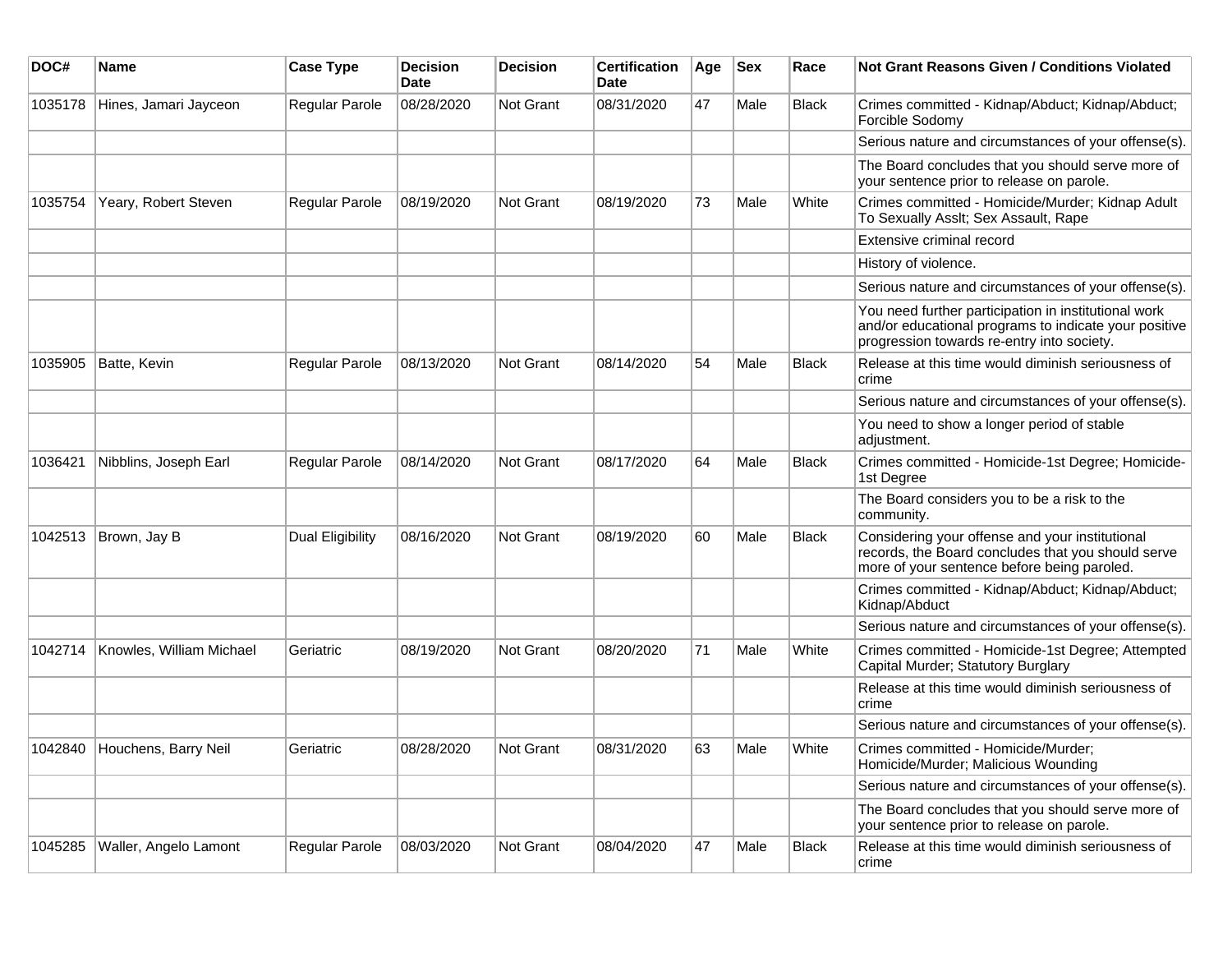| DOC#    | Name                    | <b>Case Type</b>      | <b>Decision</b><br>Date | <b>Decision</b> | <b>Certification</b><br><b>Date</b> | Age | Sex  | Race         | Not Grant Reasons Given / Conditions Violated                                                                                                         |
|---------|-------------------------|-----------------------|-------------------------|-----------------|-------------------------------------|-----|------|--------------|-------------------------------------------------------------------------------------------------------------------------------------------------------|
| 1045285 | Waller, Angelo Lamont   | Regular Parole        | 08/03/2020              | Not Grant       | 08/04/2020                          | 47  | Male | <b>Black</b> | Serious nature and circumstances of your offense(s).                                                                                                  |
|         |                         |                       |                         |                 |                                     |     |      |              | The Board concludes that you should serve more of<br>your sentence prior to release on parole.                                                        |
| 1047173 | Cross, Michael Irven    | <b>Regular Parole</b> | 08/28/2020              | Not Grant       | 08/31/2020                          | 67  | Male | <b>Black</b> | Crimes committed - Homicide/Murder; Robbery;<br>Robbery                                                                                               |
|         |                         |                       |                         |                 |                                     |     |      |              | Release at this time would diminish seriousness of<br>crime                                                                                           |
|         |                         |                       |                         |                 |                                     |     |      |              | Serious nature and circumstances of your offense(s).                                                                                                  |
|         |                         |                       |                         |                 |                                     |     |      |              | The Board concludes that you should serve more of<br>your sentence prior to release on parole.                                                        |
| 1047569 | Smith, James Timothy    | <b>Regular Parole</b> | 08/01/2020              | Not Grant       | 08/04/2020                          | 73  | Male | <b>Black</b> | Release at this time would diminish seriousness of<br>crime                                                                                           |
|         |                         |                       |                         |                 |                                     |     |      |              | Serious nature and circumstances of your offense(s).                                                                                                  |
|         |                         |                       |                         |                 |                                     |     |      |              | The Board concludes that you should serve more of<br>your sentence prior to release on parole.                                                        |
|         |                         |                       |                         |                 |                                     |     |      |              | The Board considers you to be a risk to the<br>community.                                                                                             |
| 1048720 | Gallagher, Jeffrey      | Geriatric             | 08/19/2020              | Not Grant       | 08/19/2020                          | 60  | Male | White        | Crimes committed - Forcible Sodomy; Indecent<br>Liberties; Indecent Liberties                                                                         |
|         |                         |                       |                         |                 |                                     |     |      |              | Release at this time would diminish seriousness of<br>crime                                                                                           |
|         |                         |                       |                         |                 |                                     |     |      |              | Serious nature and circumstances of your offense(s).                                                                                                  |
|         |                         |                       |                         |                 |                                     |     |      |              | The Board concludes that you should serve more of<br>your sentence prior to release on parole.                                                        |
| 1050088 | Canada, Kelvin Aundra   | <b>Regular Parole</b> | 08/20/2020              | Not Grant       | 08/21/2020                          | 48  | Male | <b>Black</b> | Crimes committed - Homicide-1st Degree; Homicide-<br>Attempted; Assault: (Misdemeanor)                                                                |
|         |                         |                       |                         |                 |                                     |     |      |              | Extensive criminal record                                                                                                                             |
|         |                         |                       |                         |                 |                                     |     |      |              | Release at this time would diminish seriousness of<br>crime                                                                                           |
|         |                         |                       |                         |                 |                                     |     |      |              | Serious nature and circumstances of your offense(s).                                                                                                  |
| 1053251 | Robinson, Edward Eugene | <b>Regular Parole</b> | 08/03/2020              | Not Grant       | 08/04/2020                          | 63  | Male | <b>Black</b> | Crimes committed - Robbery; Robbery; Felonious<br>Injury Corr Employee                                                                                |
|         |                         |                       |                         |                 |                                     |     |      |              | Serious nature and circumstances of your offense(s).                                                                                                  |
|         |                         |                       |                         |                 |                                     |     |      |              | The Board concludes that you should serve more of<br>your sentence prior to release on parole.                                                        |
|         |                         |                       |                         |                 |                                     |     |      |              | Your prior failure(s) and/or convictions while under<br>community supervision indicate that you are unlikely<br>to comply with conditions of release. |
| 1053570 | Kemp, James Earnest     | Geriatric             | 08/06/2020              | Not Grant       | 08/11/2020                          | 69  | Male | White        | Crimes committed - Forcible Sodomy; Forcible<br>Sodomy; (Conspiracy) Sexually Explicit<br>Items: Produce Material W/Minor                             |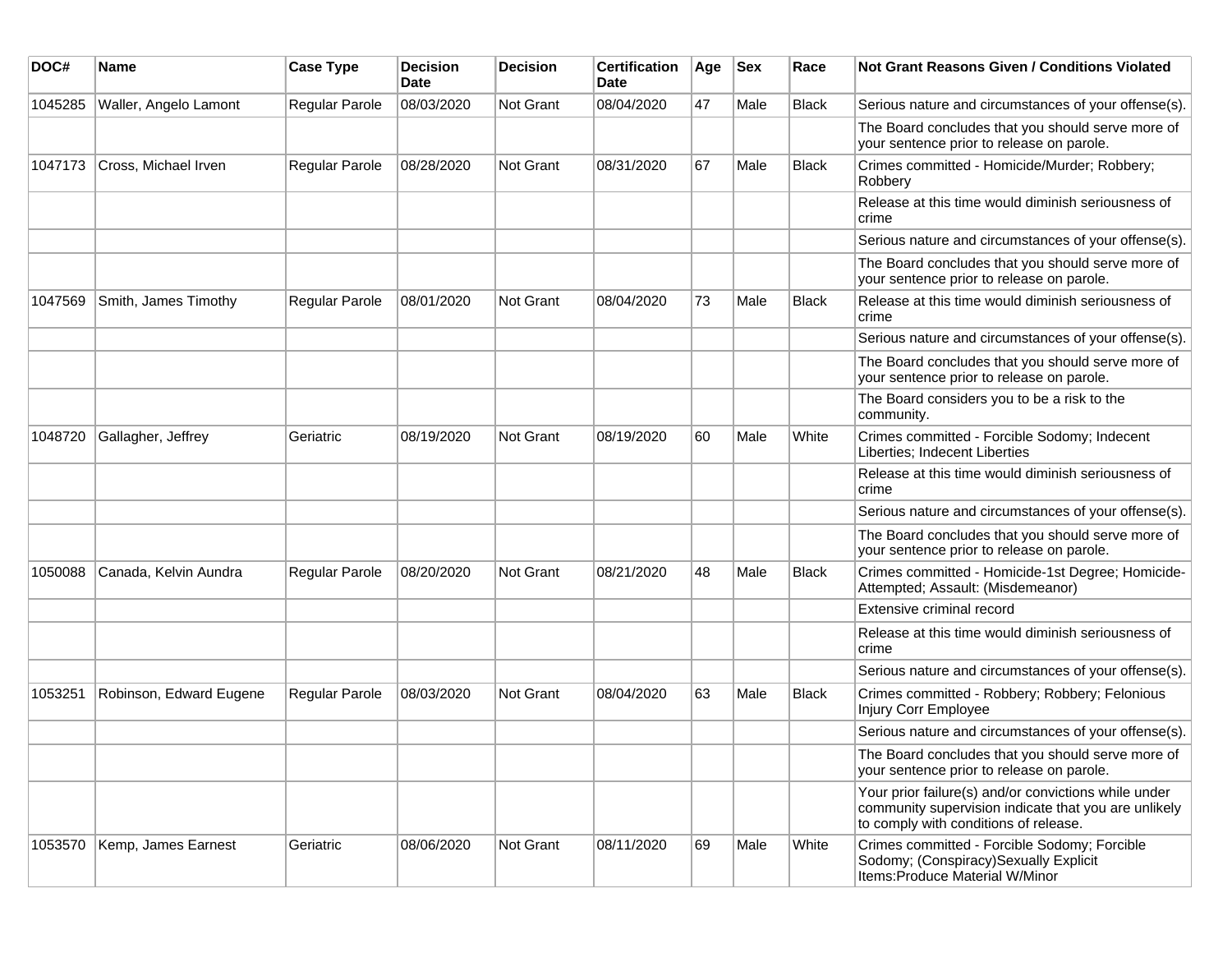| DOC#    | Name                  | <b>Case Type</b> | <b>Decision</b><br><b>Date</b> | <b>Decision</b>  | <b>Certification</b><br>Date | Age | <b>Sex</b> | Race         | Not Grant Reasons Given / Conditions Violated                                                                                                         |
|---------|-----------------------|------------------|--------------------------------|------------------|------------------------------|-----|------------|--------------|-------------------------------------------------------------------------------------------------------------------------------------------------------|
| 1053570 | Kemp, James Earnest   | Geriatric        | 08/06/2020                     | Not Grant        | 08/11/2020                   | 69  | Male       | White        | Release at this time would diminish seriousness of<br>crime                                                                                           |
|         |                       |                  |                                |                  |                              |     |            |              | Serious nature and circumstances of your offense(s).                                                                                                  |
|         |                       |                  |                                |                  |                              |     |            |              | The Board concludes that you should serve more of<br>your sentence prior to release on parole.                                                        |
| 1054947 | Curry, Calip Thomas   | Geriatric        | 08/16/2020                     | Not Grant        | 08/19/2020                   | 60  | Male       | White        | Crimes committed - Sex Assault, Rape; Sex Assault,<br>Rape; Sex Assault, Rape                                                                         |
|         |                       |                  |                                |                  |                              |     |            |              | Serious nature and circumstances of your offense(s).                                                                                                  |
|         |                       |                  |                                |                  |                              |     |            |              | The Board concludes that you should serve more of<br>your sentence prior to release on parole.                                                        |
| 1057330 | Lilly, Gary Wayne     | Geriatric        | 08/28/2020                     | Not Grant        | 08/28/2020                   | 61  | Male       | White        | Crimes committed - Aggravated Sexual Battery;<br>Aggravated Sexual Battery; Indecent Liberties                                                        |
|         |                       |                  |                                |                  |                              |     |            |              | Extensive criminal record                                                                                                                             |
|         |                       |                  |                                |                  |                              |     |            |              | Release at this time would diminish seriousness of<br>crime                                                                                           |
|         |                       |                  |                                |                  |                              |     |            |              | Serious nature and circumstances of your offense(s).                                                                                                  |
|         |                       |                  |                                |                  |                              |     |            |              | Your prior failure(s) and/or convictions while under<br>community supervision indicate that you are unlikely<br>to comply with conditions of release. |
| 1058940 | White, Darryll Melvin | Regular Parole   | 08/14/2020                     | <b>Not Grant</b> | 08/17/2020                   | 60  | Male       | <b>Black</b> | History of substance abuse.                                                                                                                           |
|         |                       |                  |                                |                  |                              |     |            |              | The Board concludes that you should serve more of<br>your sentence prior to release on parole.                                                        |
|         |                       |                  |                                |                  |                              |     |            |              | You need to show a longer period of stable<br>adjustment.                                                                                             |
| 1059557 | Lewis, Leon Leroy     | Geriatric        | 08/04/2020                     | <b>Not Grant</b> | 08/07/2020                   | 67  | Male       | <b>Black</b> | Crimes committed - Arson; Incendiary Device-<br>Manufacture                                                                                           |
|         |                       |                  |                                |                  |                              |     |            |              | Serious nature and circumstances of your offense(s).                                                                                                  |
|         |                       |                  |                                |                  |                              |     |            |              | The Board concludes that you should serve more of<br>your sentence prior to release on parole.                                                        |
| 1061837 | Jones, Jessie Lorenzo | Regular Parole   | 08/28/2020                     | <b>Not Grant</b> | 08/28/2020                   | 61  | Male       | <b>Black</b> | Considering your offense and your institutional<br>records, the Board concludes that you should serve<br>more of your sentence before being paroled.  |
|         |                       |                  |                                |                  |                              |     |            |              | Conviction of a new crime while incarcerated                                                                                                          |
|         |                       |                  |                                |                  |                              |     |            |              | Crimes committed - Kidnap/Abduct; Sex Assault,<br>Rape; Robbery                                                                                       |
|         |                       |                  |                                |                  |                              |     |            |              | Extensive criminal record                                                                                                                             |
|         |                       |                  |                                |                  |                              |     |            |              | History of violence.                                                                                                                                  |
|         |                       |                  |                                |                  |                              |     |            |              | The Board concludes that you should serve more of<br>your sentence prior to release on parole.                                                        |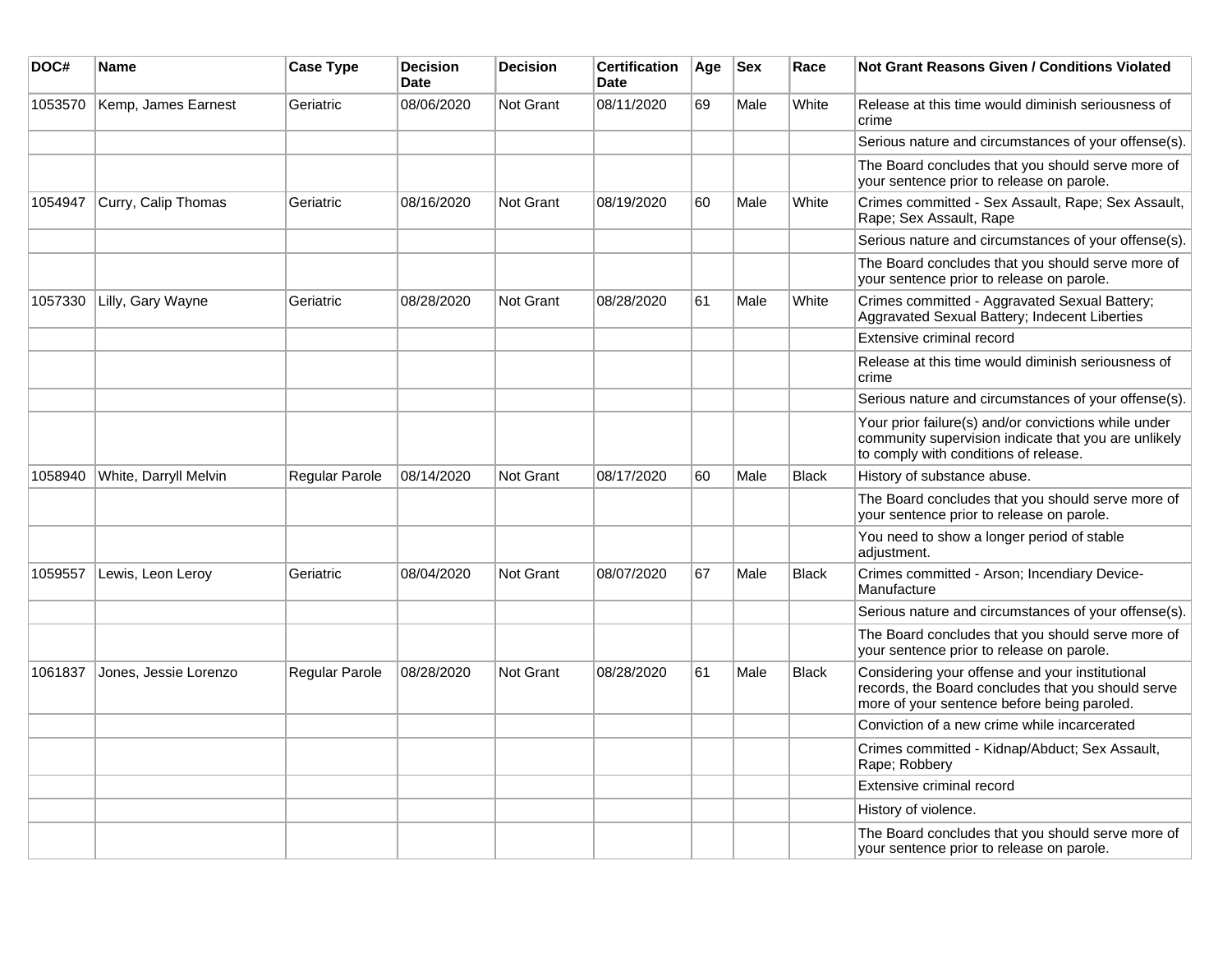| DOC#    | Name                  | <b>Case Type</b>      | <b>Decision</b><br>Date | <b>Decision</b>  | <b>Certification</b><br>Date | Age | <b>Sex</b> | Race  | <b>Not Grant Reasons Given / Conditions Violated</b>                                                                                                        |
|---------|-----------------------|-----------------------|-------------------------|------------------|------------------------------|-----|------------|-------|-------------------------------------------------------------------------------------------------------------------------------------------------------------|
| 1062574 | Brown, Paul Anthony   | Regular Parole        | 08/27/2020              | Not Grant        | 08/28/2020                   | 47  | Male       | Black | Crimes committed - Robbery; Robbery; Robbery: On<br>Or Near Street                                                                                          |
|         |                       |                       |                         |                  |                              |     |            |       | Release at this time would diminish seriousness of<br>crime                                                                                                 |
|         |                       |                       |                         |                  |                              |     |            |       | The Board concludes that you should serve more of<br>your sentence prior to release on parole.                                                              |
|         |                       |                       |                         |                  |                              |     |            |       | Your prior failure(s) and/or convictions while under<br>community supervision indicate that you are unlikely<br>to comply with conditions of release.       |
| 1068278 | Cooper, Jerome        | Regular Parole        | 08/03/2020              | Not Grant        | 08/04/2020                   | 40  | Male       | Black | Release at this time would diminish seriousness of<br>crime                                                                                                 |
|         |                       |                       |                         |                  |                              |     |            |       | Serious nature and circumstances of your offense(s).                                                                                                        |
|         |                       |                       |                         |                  |                              |     |            |       | The Board concludes that you should serve more of<br>your sentence prior to release on parole.                                                              |
| 1069181 | Waller, James Thomas  | Regular Parole        | 08/31/2020              | <b>Not Grant</b> | 08/31/2020                   | 61  | Male       | Black | Conviction of a new crime while incarcerated                                                                                                                |
|         |                       |                       |                         |                  |                              |     |            |       | Crimes committed - Homicide-1st Degree; Sex<br>Assault, Rape                                                                                                |
|         |                       |                       |                         |                  |                              |     |            |       | Extensive criminal record                                                                                                                                   |
|         |                       |                       |                         |                  |                              |     |            |       | Serious nature and circumstances of your offense(s).                                                                                                        |
|         |                       |                       |                         |                  |                              |     |            |       | You need further participation in institutional work<br>and/or educational programs to indicate your positive<br>progression towards re-entry into society. |
| 1069354 | Johnson, Earl Ronald  | Dual Eligibility      | 08/28/2020              | <b>Not Grant</b> | 08/28/2020                   | 72  | Male       | Black | Crimes committed - Sex Assault, Rape; Sex Assault,<br>Rape; Sex Assault, Rape                                                                               |
|         |                       |                       |                         |                  |                              |     |            |       | Release at this time would diminish seriousness of<br>crime                                                                                                 |
|         |                       |                       |                         |                  |                              |     |            |       | Serious nature and circumstances of your offense(s).                                                                                                        |
| 1069756 | Gorham, Kenneth Lee   | <b>Regular Parole</b> | 08/23/2020              | <b>Not Grant</b> | 08/24/2020                   | 58  | Male       | Black | Crimes committed - Sex Assault, Rape; Sex Assault,<br>Rape; Sex Assault, Rape                                                                               |
|         |                       |                       |                         |                  |                              |     |            |       | Release at this time would diminish seriousness of<br>crime                                                                                                 |
|         |                       |                       |                         |                  |                              |     |            |       | The Board considers you to be a risk to the<br>community.                                                                                                   |
|         |                       |                       |                         |                  |                              |     |            |       | You need further participation in institutional work<br>and/or educational programs to indicate your positive<br>progression towards re-entry into society. |
| 1071273 | Slavek, Robert Joseph | Geriatric             | 08/04/2020              | Not Grant        | 08/07/2020                   | 76  | Male       | White | Crimes committed - Credit Card Forgery; Credit Card<br>Larceny: Take/Obtain No.; Sexually Explicit<br>Items: Produce Material W/Minor                       |
|         |                       |                       |                         |                  |                              |     |            |       | Release at this time would diminish seriousness of<br>crime                                                                                                 |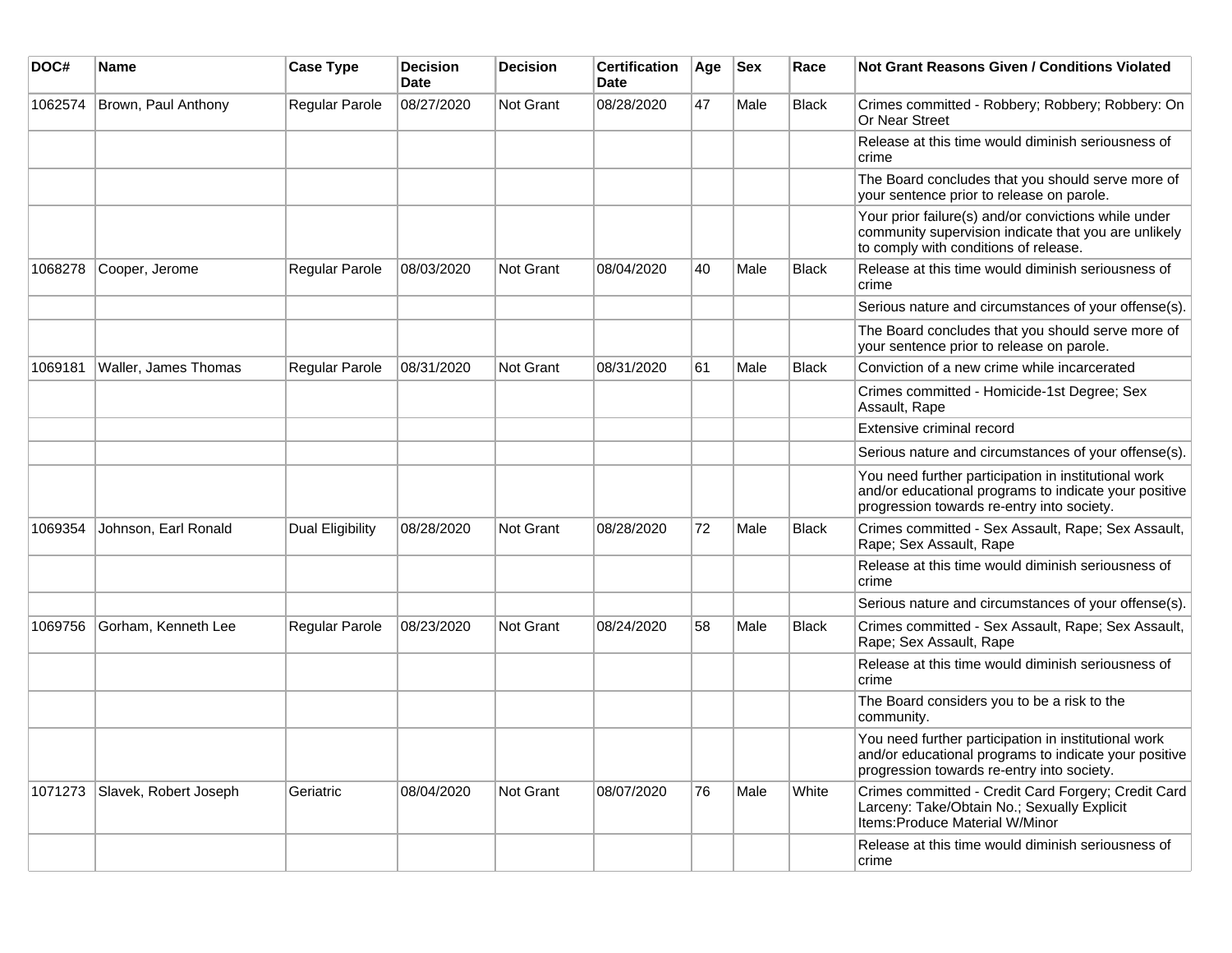| DOC#    | Name                                    | <b>Case Type</b> | <b>Decision</b><br>Date | <b>Decision</b> | <b>Certification</b><br>Date | Age | <b>Sex</b> | Race         | Not Grant Reasons Given / Conditions Violated                                                                                                               |
|---------|-----------------------------------------|------------------|-------------------------|-----------------|------------------------------|-----|------------|--------------|-------------------------------------------------------------------------------------------------------------------------------------------------------------|
| 1071273 | Slavek, Robert Joseph                   | Geriatric        | 08/04/2020              | Not Grant       | 08/07/2020                   | 76  | Male       | White        | The Board concludes that you should serve more of<br>your sentence prior to release on parole.                                                              |
|         |                                         |                  |                         |                 |                              |     |            |              | The Board considers you to be a risk to the<br>community.                                                                                                   |
|         |                                         |                  |                         |                 |                              |     |            |              | Your prior failure(s) and/or convictions while under<br>community supervision indicate that you are unlikely<br>to comply with conditions of release.       |
| 1075146 | Culbertson, Jerry Wayne Sr.             | Geriatric        | 08/27/2020              | Not Grant       | 08/28/2020                   | 66  | Male       | White        | Crimes committed - Abduction: By Force,<br>Intimidation Or Deception; Assault: (Misdemeanor);<br>Assault: Malicious, Victim Severely Injured                |
|         |                                         |                  |                         |                 |                              |     |            |              | Release at this time would diminish seriousness of<br>crime                                                                                                 |
|         |                                         |                  |                         |                 |                              |     |            |              | Serious nature and circumstances of your offense(s).                                                                                                        |
|         |                                         |                  |                         |                 |                              |     |            |              | You need further participation in institutional work<br>and/or educational programs to indicate your positive<br>progression towards re-entry into society. |
|         |                                         |                  |                         |                 |                              |     |            |              | Your record of institutional infractions indicates a<br>disregard for rules and that you are not ready to<br>conform to society.                            |
| 1075871 | Isaan, Ayatollah Akiemi<br>Annur Rashid | Regular Parole   | 08/03/2020              | Not Grant       | 08/06/2020                   | 67  | Male       | <b>Black</b> | Crimes committed - Homicide-1st Degree; Homicide-<br>1st Degree; Assault                                                                                    |
|         |                                         |                  |                         |                 |                              |     |            |              | Release at this time would diminish seriousness of<br>crime                                                                                                 |
|         |                                         |                  |                         |                 |                              |     |            |              | The Board considers you to be a risk to the<br>community.                                                                                                   |
| 1076745 | Mundy, Marvin Maurice                   | Regular Parole   | 08/28/2020              | Not Grant       | 08/31/2020                   | 57  | Male       | <b>Black</b> | Crimes committed - Homicide/Murder; Homicide-<br>Capital; Robbery                                                                                           |
|         |                                         |                  |                         |                 |                              |     |            |              | Release at this time would diminish seriousness of<br>crime                                                                                                 |
|         |                                         |                  |                         |                 |                              |     |            |              | Serious nature and circumstances of your offense(s).                                                                                                        |
|         |                                         |                  |                         |                 |                              |     |            |              | The Board concludes that you should serve more of<br>your sentence prior to release on parole.                                                              |
| 1077123 | <b>Barley, Curtis Andrew</b>            | Geriatric        | 08/12/2020              | Not Grant       | 08/13/2020                   | 60  | Male       | <b>Black</b> | Considering your offense and your institutional<br>records, the Board concludes that you should serve<br>more of your sentence before being paroled.        |
|         |                                         |                  |                         |                 |                              |     |            |              | Conviction of a new crime while incarcerated                                                                                                                |
|         |                                         |                  |                         |                 |                              |     |            |              | Extensive criminal record                                                                                                                                   |
|         |                                         |                  |                         |                 |                              |     |            |              | You need to show a longer period of stable<br>adjustment.                                                                                                   |
| 1081098 | Shareef, Ramzee Arabee                  | Geriatric        | 08/13/2020              | Not Grant       | 08/14/2020                   | 66  | Male       | <b>Black</b> | Extensive criminal record                                                                                                                                   |
|         |                                         |                  |                         |                 |                              |     |            |              | Release at this time would diminish seriousness of<br>crime                                                                                                 |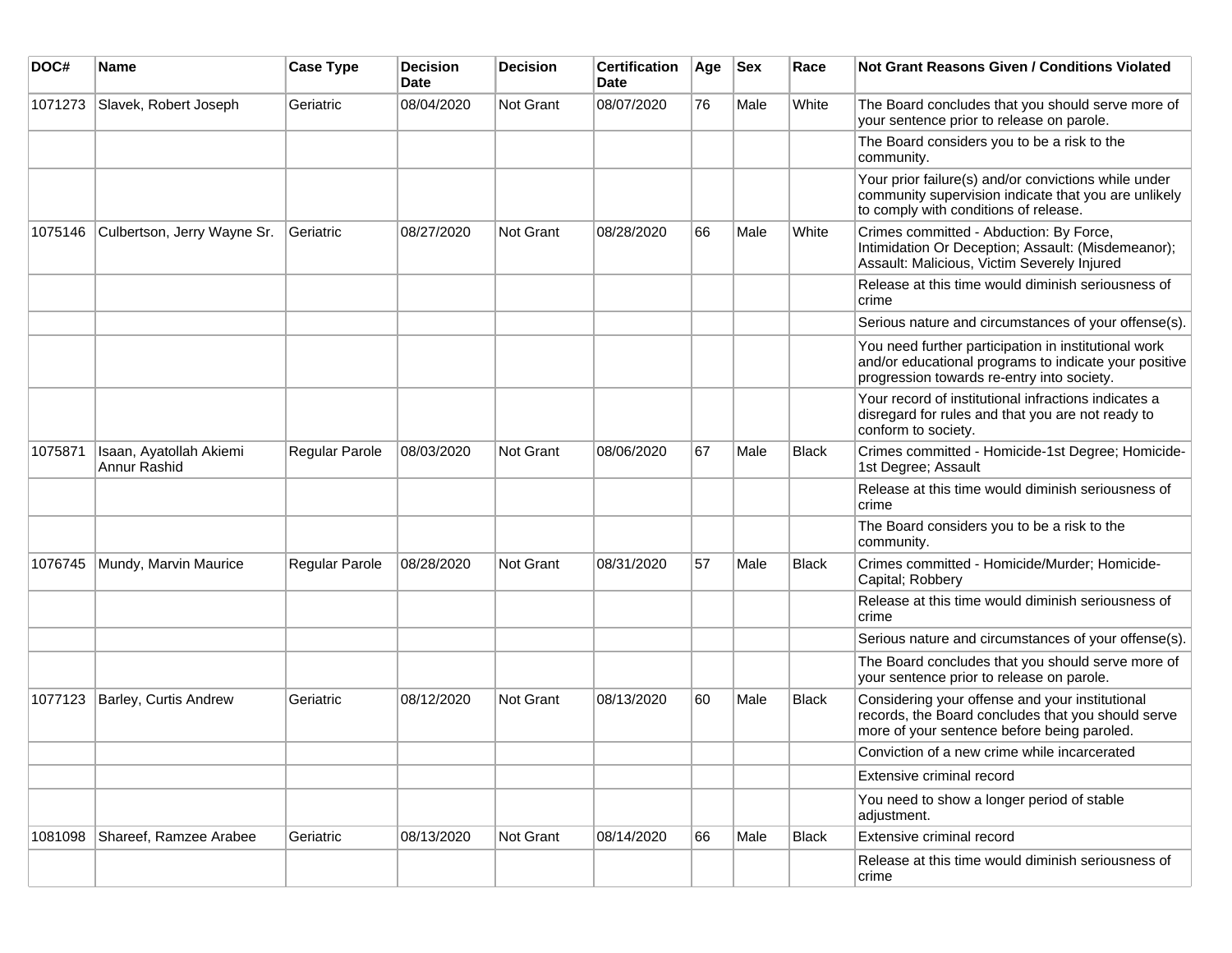| DOC#    | Name                   | <b>Case Type</b> | <b>Decision</b><br><b>Date</b> | <b>Decision</b>  | <b>Certification</b><br>Date | Age | <b>Sex</b> | Race         | Not Grant Reasons Given / Conditions Violated                                                                                                               |
|---------|------------------------|------------------|--------------------------------|------------------|------------------------------|-----|------------|--------------|-------------------------------------------------------------------------------------------------------------------------------------------------------------|
| 1081098 | Shareef, Ramzee Arabee | Geriatric        | 08/13/2020                     | <b>Not Grant</b> | 08/14/2020                   | 66  | Male       | <b>Black</b> | The Board concludes that you should serve more of<br>your sentence prior to release on parole.                                                              |
| 1081761 | Banner, James Edward   | Geriatric        | 08/05/2020                     | <b>Not Grant</b> | 08/07/2020                   | 69  | Male       | <b>Black</b> | Extensive criminal record                                                                                                                                   |
|         |                        |                  |                                |                  |                              |     |            |              | The Board concludes that you should serve more of<br>your sentence prior to release on parole.                                                              |
|         |                        |                  |                                |                  |                              |     |            |              | You need further participation in institutional work<br>and/or educational programs to indicate your positive<br>progression towards re-entry into society. |
| 1081958 | Carver, Leslie Eugene  | Regular Parole   | 08/04/2020                     | <b>Not Grant</b> | 08/06/2020                   | 59  | Male       | White        | Extensive criminal record                                                                                                                                   |
|         |                        |                  |                                |                  |                              |     |            |              | Release at this time would diminish seriousness of<br>crime                                                                                                 |
|         |                        |                  |                                |                  |                              |     |            |              | Serious nature and circumstances of your offense(s).                                                                                                        |
|         |                        |                  |                                |                  |                              |     |            |              | The Board concludes that you should serve more of<br>your sentence prior to release on parole.                                                              |
|         |                        |                  |                                |                  |                              |     |            |              | Your prior failure(s) and/or convictions while under<br>community supervision indicate that you are unlikely<br>to comply with conditions of release.       |
| 1083061 | Henderson, John Joseph | Regular Parole   | 08/27/2020                     | <b>Not Grant</b> | 08/28/2020                   | 65  | Male       | White        | Extensive criminal record                                                                                                                                   |
|         |                        |                  |                                |                  |                              |     |            |              | History of violence.                                                                                                                                        |
|         |                        |                  |                                |                  |                              |     |            |              | Release at this time would diminish seriousness of<br>crime                                                                                                 |
|         |                        |                  |                                |                  |                              |     |            |              | The Board concludes that you should serve more of<br>your sentence prior to release on parole.                                                              |
| 1084383 | Milgrim, William F Jr. | Regular Parole   | 08/28/2020                     | <b>Not Grant</b> | 08/31/2020                   | 57  | Male       | White        | Crimes committed - Sex Assault, Rape; Sex Assault,<br>Rape                                                                                                  |
|         |                        |                  |                                |                  |                              |     |            |              | Serious nature and circumstances of your offense(s).                                                                                                        |
|         |                        |                  |                                |                  |                              |     |            |              | The Board concludes that you should serve more of<br>your sentence prior to release on parole.                                                              |
|         |                        |                  |                                |                  |                              |     |            |              | Your record of institutional infractions indicates a<br>disregard for rules and that you are not ready to<br>conform to society.                            |
| 1085150 | Brown, Willie          | Geriatric        | 08/13/2020                     | Not Grant        | 08/14/2020                   | 64  | Male       | <b>Black</b> | Considering your offense and your institutional<br>records, the Board concludes that you should serve<br>more of your sentence before being paroled.        |
|         |                        |                  |                                |                  |                              |     |            |              | Extensive criminal record                                                                                                                                   |
|         |                        |                  |                                |                  |                              |     |            |              | History of substance abuse.                                                                                                                                 |
|         |                        |                  |                                |                  |                              |     |            |              | Other                                                                                                                                                       |
|         |                        |                  |                                |                  |                              |     |            |              | You need to show a longer period of stable<br>adjustment.                                                                                                   |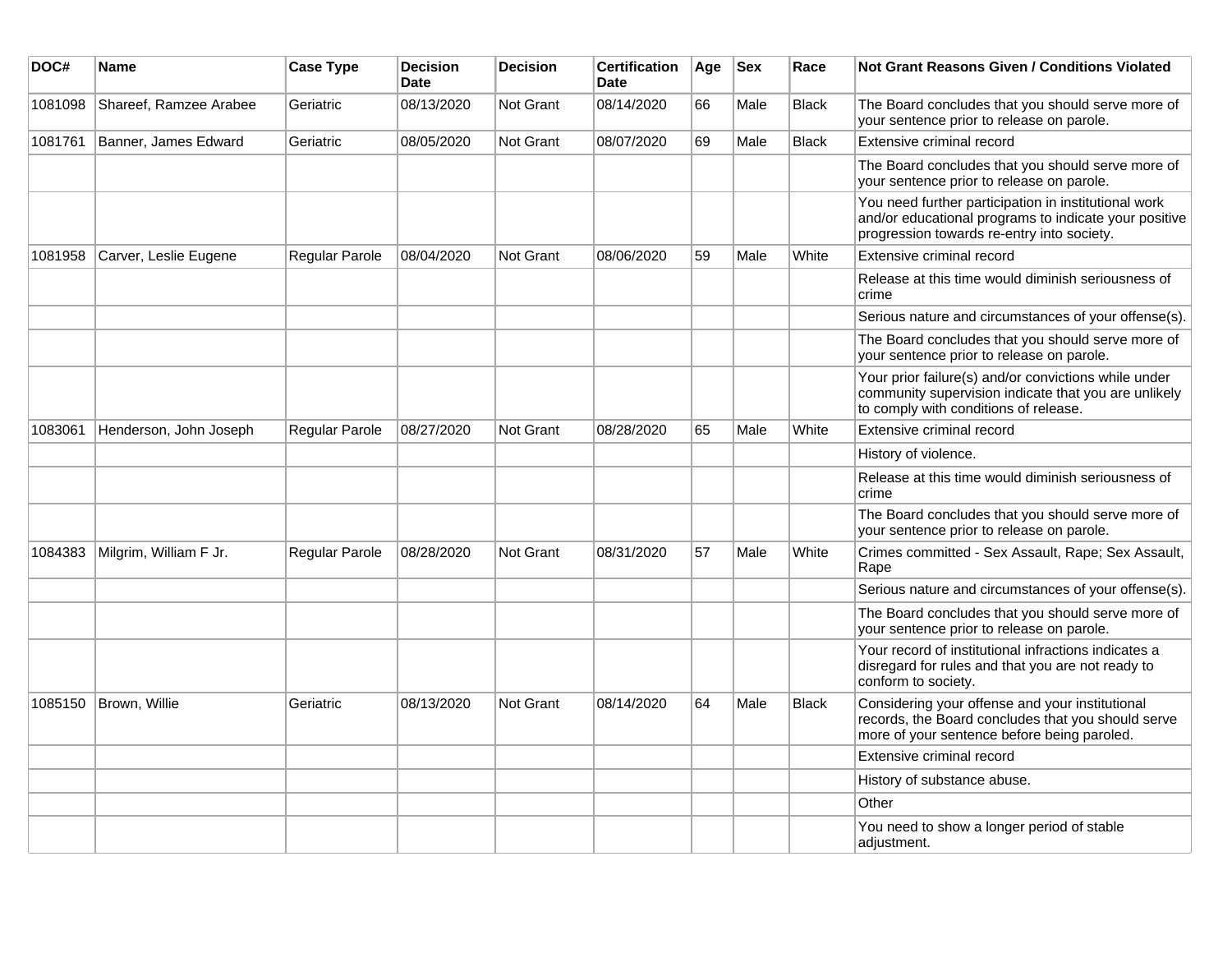| DOC#    | <b>Name</b>             | <b>Case Type</b> | <b>Decision</b><br>Date | <b>Decision</b> | <b>Certification</b><br>Date | Age | <b>Sex</b> | Race         | <b>Not Grant Reasons Given / Conditions Violated</b>                                                                                                  |
|---------|-------------------------|------------------|-------------------------|-----------------|------------------------------|-----|------------|--------------|-------------------------------------------------------------------------------------------------------------------------------------------------------|
| 1085150 | Brown, Willie           | Geriatric        | 08/13/2020              | Not Grant       | 08/14/2020                   | 64  | Male       | <b>Black</b> | Your prior failure(s) and/or convictions while under<br>community supervision indicate that you are unlikely<br>to comply with conditions of release. |
| 1085515 | Pritchett, James Donald | Regular Parole   | 08/02/2020              | Not Grant       | 08/04/2020                   | 66  | Male       | <b>Black</b> | Crimes committed - Homicide-Capital; Homicide-1st<br>Degree; Use Of Firearm In Felony                                                                 |
|         |                         |                  |                         |                 |                              |     |            |              | Extensive criminal record                                                                                                                             |
|         |                         |                  |                         |                 |                              |     |            |              | Release at this time would diminish seriousness of<br>crime                                                                                           |
|         |                         |                  |                         |                 |                              |     |            |              | Serious nature and circumstances of your offense(s).                                                                                                  |
| 1086391 | Curtis, Clay Marshall   | Geriatric        | 08/04/2020              | Not Grant       | 08/07/2020                   | 67  | Male       | White        | Serious nature and circumstances of your offense(s).                                                                                                  |
|         |                         |                  |                         |                 |                              |     |            |              | The Board concludes that you should serve more of<br>your sentence prior to release on parole.                                                        |
|         |                         |                  |                         |                 |                              |     |            |              | Your prior failure(s) and/or convictions while under<br>community supervision indicate that you are unlikely<br>to comply with conditions of release. |
| 1091669 | Clifton, Troy Eugene    | Regular Parole   | 08/23/2020              | Not Grant       | 08/24/2020                   | 49  | Male       | <b>Black</b> | History of violence.                                                                                                                                  |
|         |                         |                  |                         |                 |                              |     |            |              | Release at this time would diminish seriousness of<br>crime                                                                                           |
|         |                         |                  |                         |                 |                              |     |            |              | Serious nature and circumstances of your offense(s).                                                                                                  |
|         |                         |                  |                         |                 |                              |     |            |              | The Board concludes that you should serve more of<br>your sentence prior to release on parole.                                                        |
|         |                         |                  |                         |                 |                              |     |            |              | Your prior failure(s) and/or convictions while under<br>community supervision indicate that you are unlikely<br>to comply with conditions of release. |
| 1091685 | Travers, Howard Lee Jr. | Regular Parole   | 08/01/2020              | Not Grant       | 08/04/2020                   | 56  | Male       | Black        | Release at this time would diminish seriousness of<br>crime                                                                                           |
|         |                         |                  |                         |                 |                              |     |            |              | Serious nature and circumstances of your offense(s).                                                                                                  |
|         |                         |                  |                         |                 |                              |     |            |              | The Board concludes that you should serve more of<br>your sentence prior to release on parole.                                                        |
|         |                         |                  |                         |                 |                              |     |            |              | Your prior failure(s) and/or convictions while under<br>community supervision indicate that you are unlikely<br>to comply with conditions of release. |
| 1091999 | Reed, Walter            | Geriatric        | 08/01/2020              | Not Grant       | 08/04/2020                   | 61  | Male       | <b>Black</b> | Extensive criminal record                                                                                                                             |
|         |                         |                  |                         |                 |                              |     |            |              | History of violence.                                                                                                                                  |
|         |                         |                  |                         |                 |                              |     |            |              | Serious nature and circumstances of your offense(s).                                                                                                  |
|         |                         |                  |                         |                 |                              |     |            |              | You need to show a longer period of stable<br>adjustment.                                                                                             |
| 1094730 | Norwood, Jeffrey Allen  | Regular Parole   | 08/19/2020              | Not Grant       | 08/20/2020                   | 54  | Male       | <b>Black</b> | Crimes committed - Homicide-2Nd-Degree; Assault;<br>Arson                                                                                             |
|         |                         |                  |                         |                 |                              |     |            |              | Extensive criminal record                                                                                                                             |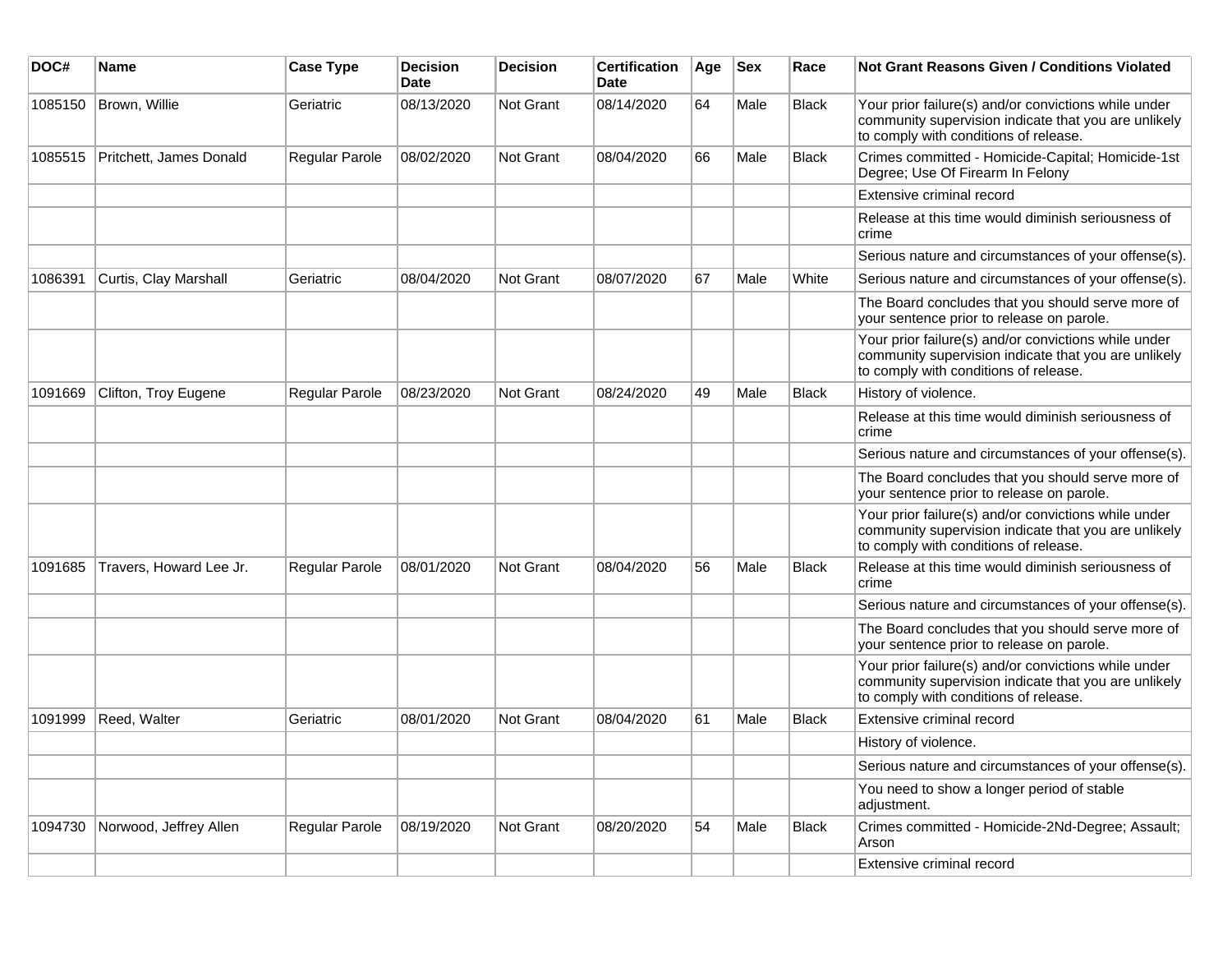| DOC#    | Name                     | <b>Case Type</b>        | <b>Decision</b><br>Date | <b>Decision</b>  | <b>Certification</b><br>Date | Age | <b>Sex</b> | Race         | <b>Not Grant Reasons Given / Conditions Violated</b>                                                                                                        |
|---------|--------------------------|-------------------------|-------------------------|------------------|------------------------------|-----|------------|--------------|-------------------------------------------------------------------------------------------------------------------------------------------------------------|
| 1094730 | Norwood, Jeffrey Allen   | Regular Parole          | 08/19/2020              | Not Grant        | 08/20/2020                   | 54  | Male       | Black        | History of substance abuse.                                                                                                                                 |
|         |                          |                         |                         |                  |                              |     |            |              | Serious nature and circumstances of your offense(s).                                                                                                        |
|         |                          |                         |                         |                  |                              |     |            |              | The Board concludes that you should serve more of<br>your sentence prior to release on parole.                                                              |
|         |                          |                         |                         |                  |                              |     |            |              | You need further participation in institutional work<br>and/or educational programs to indicate your positive<br>progression towards re-entry into society. |
| 1095307 | Bryant, Phillip Craig    | <b>Dual Eligibility</b> | 08/04/2020              | Not Grant        | 08/07/2020                   | 67  | Male       | White        | Crimes committed - Homicide-1st Degree; Homicide-<br>1st Degree; Malicious Wounding                                                                         |
|         |                          |                         |                         |                  |                              |     |            |              | Serious nature and circumstances of your offense(s).                                                                                                        |
| 1095476 | Steele, James Albert     | Regular Parole          | 08/01/2020              | Not Grant        | 08/04/2020                   | 50  | Male       | <b>Black</b> | Release at this time would diminish seriousness of<br>crime                                                                                                 |
|         |                          |                         |                         |                  |                              |     |            |              | Serious nature and circumstances of your offense(s).                                                                                                        |
|         |                          |                         |                         |                  |                              |     |            |              | The Board concludes that you should serve more of<br>your sentence prior to release on parole.                                                              |
|         |                          |                         |                         |                  |                              |     |            |              | The Board considers you to be a risk to the<br>community.                                                                                                   |
|         |                          |                         |                         |                  |                              |     |            |              | You need to show a longer period of stable<br>adjustment.                                                                                                   |
| 1095672 | Hines, Kendall           | Regular Parole          | 08/04/2020              | Not Grant        | 08/06/2020                   | 60  | Male       | <b>Black</b> | Crimes committed - Kidnap/Abduct; Sex Assault,<br>Rape; Robbery                                                                                             |
|         |                          |                         |                         |                  |                              |     |            |              | Extensive criminal record                                                                                                                                   |
|         |                          |                         |                         |                  |                              |     |            |              | History of violence.                                                                                                                                        |
|         |                          |                         |                         |                  |                              |     |            |              | Your prior failure(s) and/or convictions while under<br>community supervision indicate that you are unlikely<br>to comply with conditions of release.       |
| 1099028 | Thomas, Allen Wayne      | <b>Regular Parole</b>   | 08/28/2020              | Not Grant        | 08/31/2020                   | 42  | Male       | White        | Extensive criminal record                                                                                                                                   |
|         |                          |                         |                         |                  |                              |     |            |              | Serious nature and circumstances of your offense(s).                                                                                                        |
|         |                          |                         |                         |                  |                              |     |            |              | The Board concludes that you should serve more of<br>your sentence prior to release on parole.                                                              |
| 1099432 | Powell, Benjamin Dino    | Regular Parole          | 08/10/2020              | Not Grant        | 08/11/2020                   | 52  | Male       | <b>Black</b> | No Interest in Parole                                                                                                                                       |
| 1101436 | Hardin, James Lee Jr.    | Regular Parole          | 08/30/2020              | <b>Not Grant</b> | 08/31/2020                   | 49  | Male       | <b>Black</b> | Extensive criminal record                                                                                                                                   |
|         |                          |                         |                         |                  |                              |     |            |              | Release at this time would diminish seriousness of<br>crime                                                                                                 |
|         |                          |                         |                         |                  |                              |     |            |              | Serious nature and circumstances of your offense(s).                                                                                                        |
|         |                          |                         |                         |                  |                              |     |            |              | The Board concludes that you should serve more of<br>your sentence prior to release on parole.                                                              |
| 1101522 | Berkeley, Stanley Justin | Dual Eligibility        | 08/10/2020              | Not Grant        | 08/11/2020                   | 61  | Male       | <b>Black</b> | Crimes committed - Homicide-1st Degree;<br>Kidnap/Abduct; Sex Assault, Rape                                                                                 |
|         |                          |                         |                         |                  |                              |     |            |              | Serious nature and circumstances of your offense(s).                                                                                                        |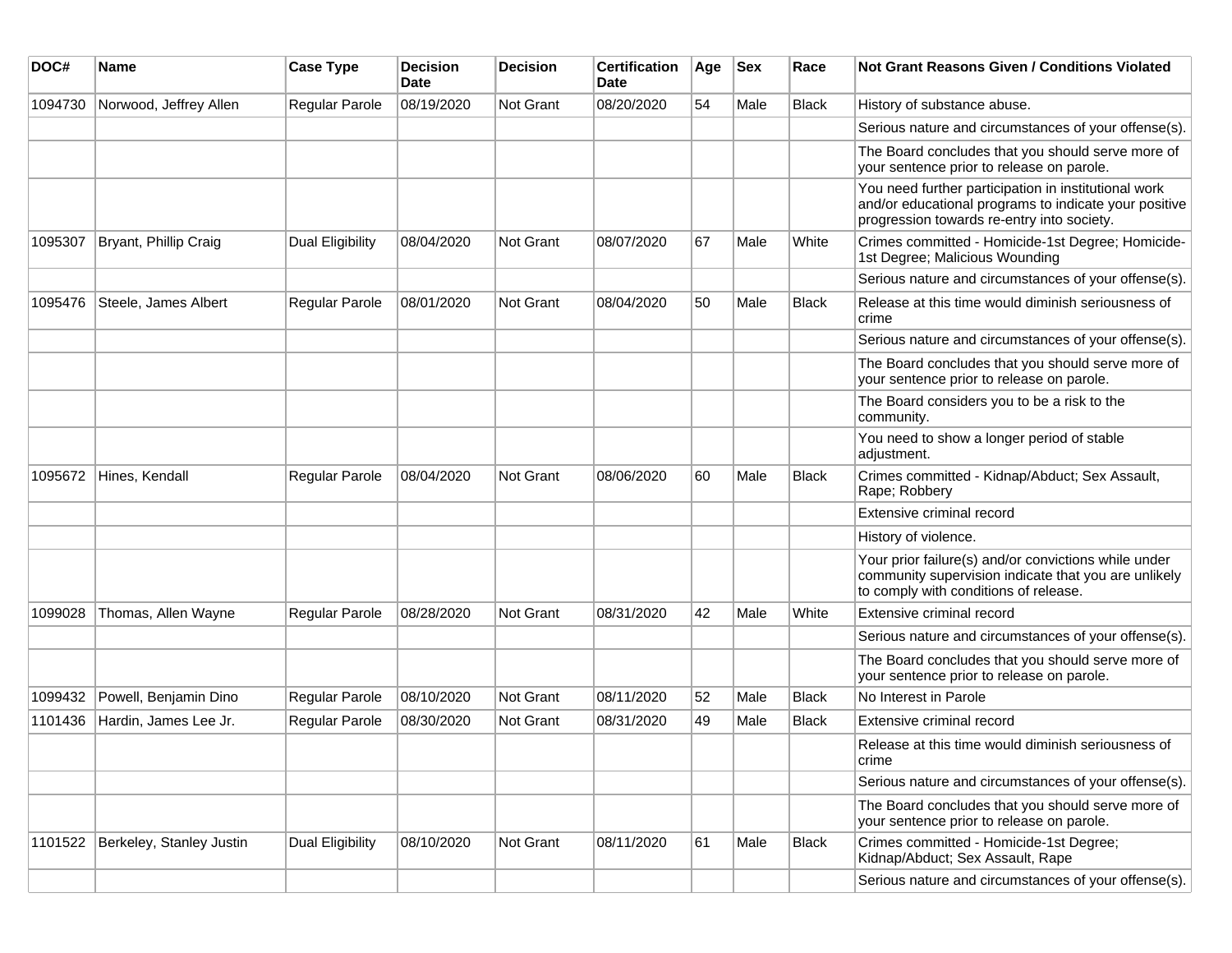| DOC#    | <b>Name</b>              | <b>Case Type</b>        | <b>Decision</b><br>Date | <b>Decision</b>  | <b>Certification</b><br>Date | Age | <b>Sex</b> | Race         | Not Grant Reasons Given / Conditions Violated                                                                                                         |
|---------|--------------------------|-------------------------|-------------------------|------------------|------------------------------|-----|------------|--------------|-------------------------------------------------------------------------------------------------------------------------------------------------------|
| 1101522 | Berkeley, Stanley Justin | <b>Dual Eligibility</b> | 08/10/2020              | Not Grant        | 08/11/2020                   | 61  | Male       | <b>Black</b> | The Board concludes that you should serve more of<br>your sentence prior to release on parole.                                                        |
| 1104265 | Dixon, Harrison III      | Regular Parole          | 08/28/2020              | Not Grant        | 08/31/2020                   | 52  | Male       | <b>Black</b> | Crimes committed - Homicide/Murder; Robbery;<br>Robbery                                                                                               |
|         |                          |                         |                         |                  |                              |     |            |              | Extensive criminal record                                                                                                                             |
|         |                          |                         |                         |                  |                              |     |            |              | History of violence.                                                                                                                                  |
|         |                          |                         |                         |                  |                              |     |            |              | The Board concludes that you should serve more of<br>your sentence prior to release on parole.                                                        |
|         |                          |                         |                         |                  |                              |     |            |              | Your prior failure(s) and/or convictions while under<br>community supervision indicate that you are unlikely<br>to comply with conditions of release. |
| 1108418 | Mason, Wesley D          | Regular Parole          | 08/19/2020              | Not Grant        | 08/20/2020                   | 64  | Male       | <b>Black</b> | Release at this time would diminish seriousness of<br>crime                                                                                           |
|         |                          |                         |                         |                  |                              |     |            |              | Serious nature and circumstances of your offense(s).                                                                                                  |
|         |                          |                         |                         |                  |                              |     |            |              | The Board concludes that you should serve more of<br>your sentence prior to release on parole.                                                        |
| 1108792 | Morgan, Raymond Lewis    | Regular Parole          | 08/28/2020              | <b>Not Grant</b> | 08/31/2020                   | 54  | Male       | <b>Black</b> | Extensive criminal record                                                                                                                             |
|         |                          |                         |                         |                  |                              |     |            |              | History of violence.                                                                                                                                  |
|         |                          |                         |                         |                  |                              |     |            |              | Serious nature and circumstances of your offense(s).                                                                                                  |
|         |                          |                         |                         |                  |                              |     |            |              | The Board concludes that you should serve more of<br>your sentence prior to release on parole.                                                        |
| 1115826 | Hill, Ronald             | Regular Parole          | 08/18/2020              | Not Grant        | 08/19/2020                   | 63  | Male       | <b>Black</b> | Extensive criminal record                                                                                                                             |
|         |                          |                         |                         |                  |                              |     |            |              | Serious nature and circumstances of your offense(s).                                                                                                  |
|         |                          |                         |                         |                  |                              |     |            |              | The Board concludes that you should serve more of<br>your sentence prior to release on parole.                                                        |
|         |                          |                         |                         |                  |                              |     |            |              | You need to show a longer period of stable<br>adjustment.                                                                                             |
|         |                          |                         |                         |                  |                              |     |            |              | Your record of institutional infractions indicates a<br>disregard for rules and that you are not ready to<br>conform to society.                      |
| 1116165 | Smith, Jeffrey           | Regular Parole          | 08/04/2020              | Not Grant        | 08/07/2020                   | 55  | Male       | White        | Crimes committed - (Attempted)Capital Murder:<br>During Rape, Sodomy, Etc.; Kidnap/Abduct; Sex<br>Assault, Rape                                       |
|         |                          |                         |                         |                  |                              |     |            |              | Release at this time would diminish seriousness of<br>crime                                                                                           |
|         |                          |                         |                         |                  |                              |     |            |              | Serious nature and circumstances of your offense(s).                                                                                                  |
|         |                          |                         |                         |                  |                              |     |            |              | The Board concludes that you should serve more of<br>your sentence prior to release on parole.                                                        |
| 1116462 | Patterson, Larry Edwin   | Geriatric               | 08/04/2020              | Not Grant        | 08/07/2020                   | 64  | Male       | <b>Black</b> | Crimes committed - Abduct-No Ransom Or Asslt;<br>Sex Assault, Rape; Sex Assault, Rape                                                                 |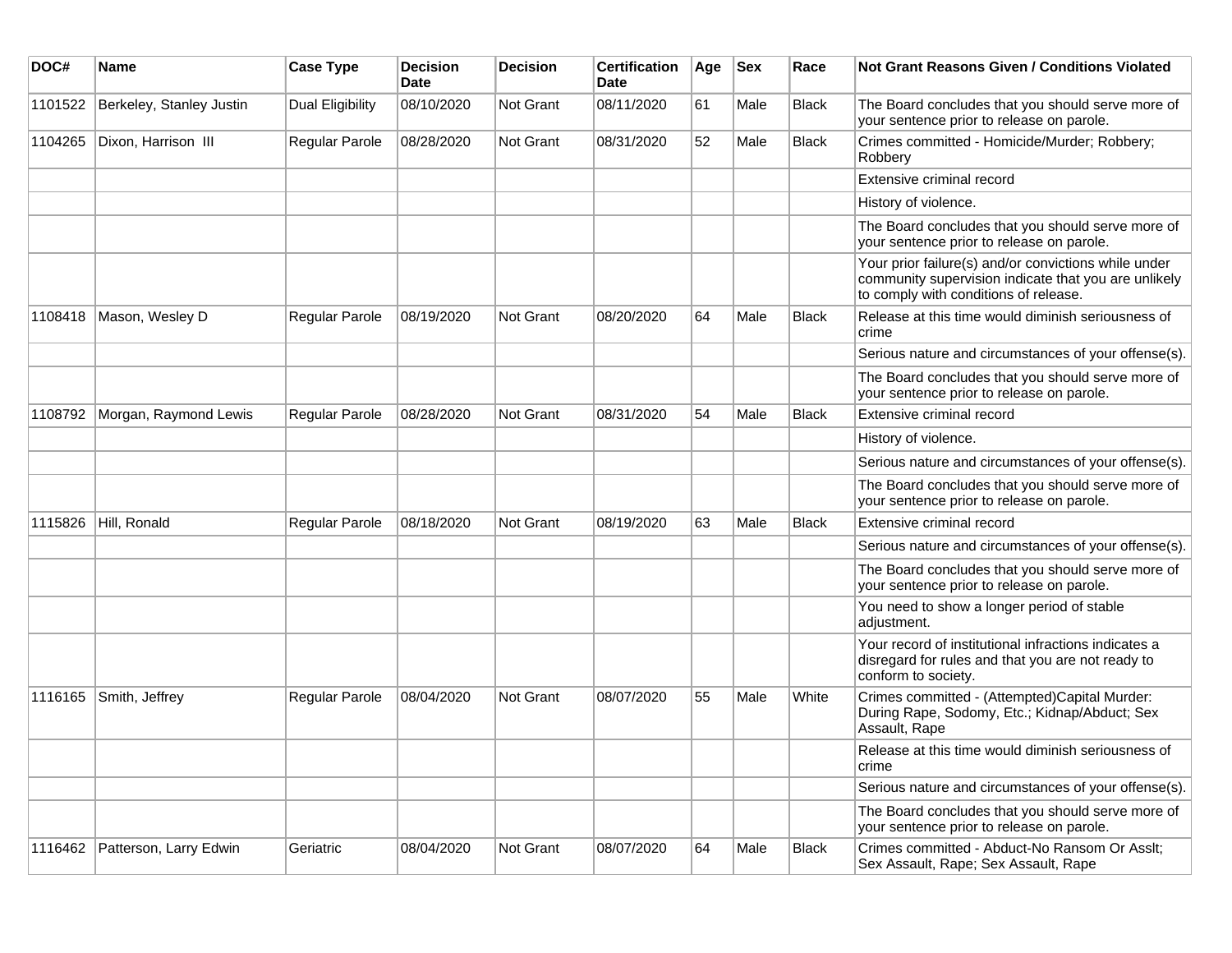| DOC#    | <b>Name</b>              | <b>Case Type</b> | <b>Decision</b><br><b>Date</b> | <b>Decision</b> | <b>Certification</b><br>Date | Age | $ $ Sex | Race         | Not Grant Reasons Given / Conditions Violated                                                                                                               |
|---------|--------------------------|------------------|--------------------------------|-----------------|------------------------------|-----|---------|--------------|-------------------------------------------------------------------------------------------------------------------------------------------------------------|
| 1116462 | Patterson, Larry Edwin   | Geriatric        | 08/04/2020                     | Not Grant       | 08/07/2020                   | 64  | Male    | Black        | Serious nature and circumstances of your offense(s).                                                                                                        |
|         |                          |                  |                                |                 |                              |     |         |              | The Board concludes that you should serve more of<br>your sentence prior to release on parole.                                                              |
|         |                          |                  |                                |                 |                              |     |         |              | The Board considers you to be a risk to the<br>community.                                                                                                   |
| 1116860 | Garnes, Ivory Lee        | Geriatric        | 08/23/2020                     | Not Grant       | 08/26/2020                   | 60  | Male    | <b>Black</b> | Crimes committed - Kidnap/Abduct; Sex Asslt-<br><b>Attempted Rape</b>                                                                                       |
|         |                          |                  |                                |                 |                              |     |         |              | The Board concludes that you should serve more of<br>your sentence prior to release on parole.                                                              |
|         |                          |                  |                                |                 |                              |     |         |              | You need further participation in institutional work<br>and/or educational programs to indicate your positive<br>progression towards re-entry into society. |
| 1116886 | Whitfield, George R      | Regular Parole   | 08/10/2020                     | Not Grant       | 08/11/2020                   | 59  | Male    | <b>Black</b> | Crimes committed - Kidnap/Abduct; Sex Assault,<br>Rape; Robbery                                                                                             |
|         |                          |                  |                                |                 |                              |     |         |              | Extensive criminal record                                                                                                                                   |
|         |                          |                  |                                |                 |                              |     |         |              | The Board considers you to be a risk to the<br>community.                                                                                                   |
| 1119049 | Rhodes, Shirley R        | Geriatric        | 08/13/2020                     | Not Grant       | 08/14/2020                   | 71  | Male    | White        | Crimes committed - Homicide-1st Degree                                                                                                                      |
|         |                          |                  |                                |                 |                              |     |         |              | Release at this time would diminish seriousness of<br>crime                                                                                                 |
|         |                          |                  |                                |                 |                              |     |         |              | Serious nature and circumstances of your offense(s).                                                                                                        |
| 1119991 | Johnson, Shawn Sha       | Regular Parole   | 08/19/2020                     | Not Grant       | 08/19/2020                   | 48  | Male    | <b>Black</b> | Extensive criminal record                                                                                                                                   |
|         |                          |                  |                                |                 |                              |     |         |              | History of violence.                                                                                                                                        |
|         |                          |                  |                                |                 |                              |     |         |              | Serious nature and circumstances of your offense(s).                                                                                                        |
|         |                          |                  |                                |                 |                              |     |         |              | The Board concludes that you should serve more of<br>your sentence prior to release on parole.                                                              |
|         |                          |                  |                                |                 |                              |     |         |              | You need further participation in institutional work<br>and/or educational programs to indicate your positive<br>progression towards re-entry into society. |
| 1123225 | Russell, Alexander Lomax | Regular Parole   | 08/14/2020                     | Not Grant       | 08/17/2020                   | 70  | Male    | <b>Black</b> | Crimes committed - Sex Assault, Rape; Burglary;<br><b>Burglary</b>                                                                                          |
|         |                          |                  |                                |                 |                              |     |         |              | Extensive criminal record                                                                                                                                   |
|         |                          |                  |                                |                 |                              |     |         |              | The Board considers you to be a risk to the<br>community.                                                                                                   |
|         |                          |                  |                                |                 |                              |     |         |              | Your prior failure(s) and/or convictions while under<br>community supervision indicate that you are unlikely<br>to comply with conditions of release.       |
| 1123401 | Dunn, Talmadge Jerome    | Geriatric        | 08/16/2020                     | Not Grant       | 08/19/2020                   | 63  | Male    | <b>Black</b> | Crimes committed - Homicide-1st Degree; Larc-<br>Petty; Contempt Of Court                                                                                   |
|         |                          |                  |                                |                 |                              |     |         |              | Release at this time would diminish seriousness of<br>crime                                                                                                 |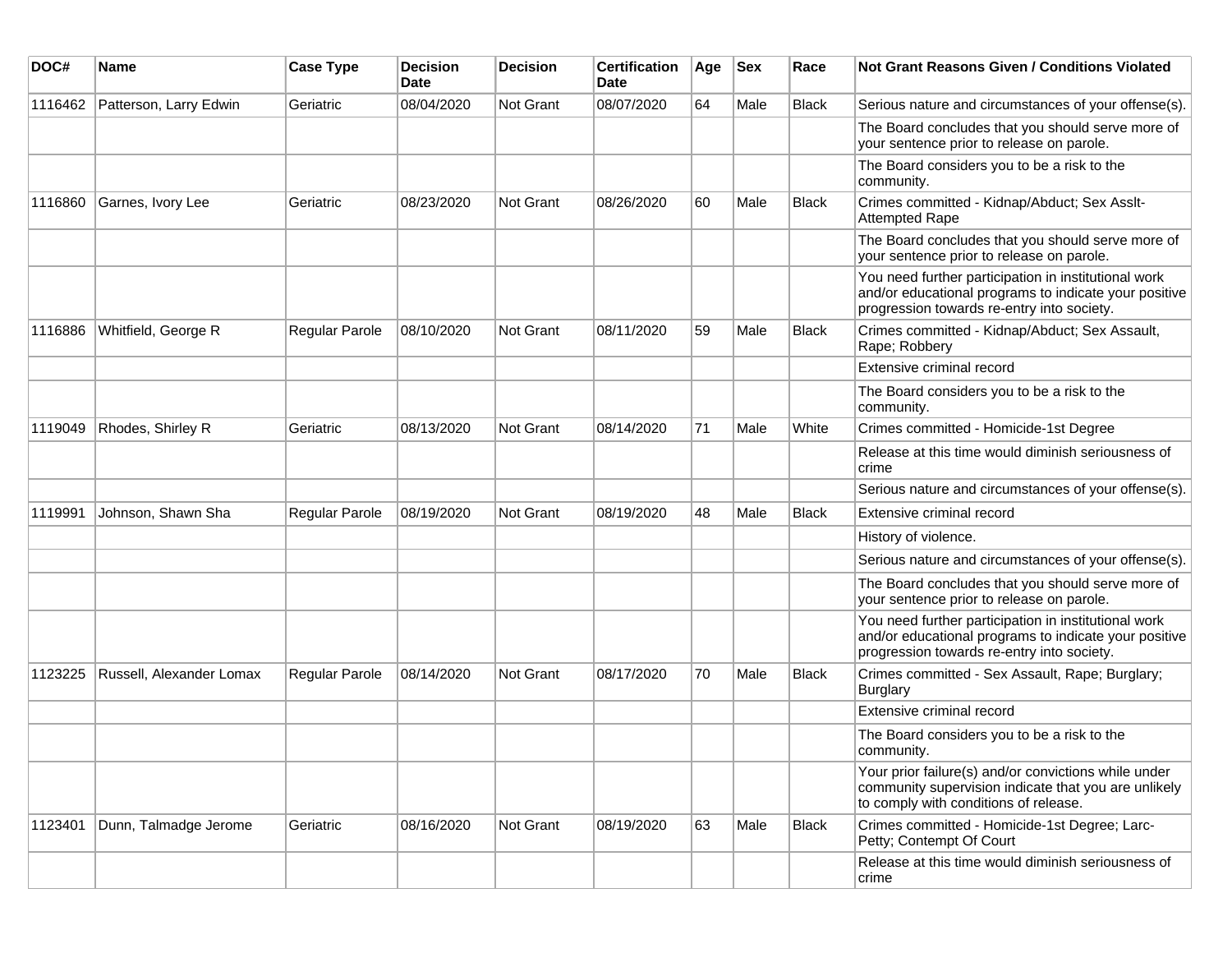| DOC#    | <b>Name</b>                | <b>Case Type</b> | <b>Decision</b><br>Date | <b>Decision</b> | <b>Certification</b><br>Date | Age | <b>Sex</b> | Race         | Not Grant Reasons Given / Conditions Violated                                                                                                               |
|---------|----------------------------|------------------|-------------------------|-----------------|------------------------------|-----|------------|--------------|-------------------------------------------------------------------------------------------------------------------------------------------------------------|
| 1123401 | Dunn, Talmadge Jerome      | Geriatric        | 08/16/2020              | Not Grant       | 08/19/2020                   | 63  | Male       | <b>Black</b> | Serious nature and circumstances of your offense(s).                                                                                                        |
|         |                            |                  |                         |                 |                              |     |            |              | The Board concludes that you should serve more of<br>your sentence prior to release on parole.                                                              |
| 1123650 | Flippen, Donnie Mcarthur   | Regular Parole   | 08/12/2020              | Not Grant       | 08/13/2020                   | 55  | Male       | <b>Black</b> | Serious nature and circumstances of your offense(s).                                                                                                        |
|         |                            |                  |                         |                 |                              |     |            |              | The Board concludes that you should serve more of<br>your sentence prior to release on parole.                                                              |
|         |                            |                  |                         |                 |                              |     |            |              | The Board considers you to be a risk to the<br>community.                                                                                                   |
|         |                            |                  |                         |                 |                              |     |            |              | Your prior failure(s) and/or convictions while under<br>community supervision indicate that you are unlikely<br>to comply with conditions of release.       |
| 1129647 | Williams, Emanuel Clarence | Geriatric        | 08/27/2020              | Not Grant       | 08/28/2020                   | 66  | Male       | <b>Black</b> | No Interest in Parole                                                                                                                                       |
| 1130511 | Scott, Celestine           | Geriatric        | 08/04/2020              | Not Grant       | 08/07/2020                   | 65  | Female     | Black        | Crimes committed - Homicide-1st Degree; Robbery                                                                                                             |
|         |                            |                  |                         |                 |                              |     |            |              | Release at this time would diminish seriousness of<br>crime                                                                                                 |
|         |                            |                  |                         |                 |                              |     |            |              | Serious nature and circumstances of your offense(s).                                                                                                        |
|         |                            |                  |                         |                 |                              |     |            |              | You need further participation in institutional work<br>and/or educational programs to indicate your positive<br>progression towards re-entry into society. |
| 1133749 | Wall, Gary Lamont          | Regular Parole   | 08/19/2020              | Not Grant       | 08/19/2020                   | 45  | Male       | <b>Black</b> | The Board concludes that you should serve more of<br>your sentence prior to release on parole.                                                              |
|         |                            |                  |                         |                 |                              |     |            |              | The Board considers you to be a risk to the<br>community.                                                                                                   |
|         |                            |                  |                         |                 |                              |     |            |              | You need further participation in institutional work<br>and/or educational programs to indicate your positive<br>progression towards re-entry into society. |
|         |                            |                  |                         |                 |                              |     |            |              | You need to show a longer period of stable<br>adjustment.                                                                                                   |
|         |                            |                  |                         |                 |                              |     |            |              | Your record of institutional infractions indicates a<br>disregard for rules and that you are not ready to<br>conform to society.                            |
| 1138699 | Hunley, Robert James       | Geriatric        | 08/03/2020              | Not Grant       | 08/07/2020                   | 78  | Male       | White        | Crimes committed - Abduct-No Ransom Or Asslt;<br>Abduct-No Ransom Or Asslt; Sex Assault, Rape                                                               |
|         |                            |                  |                         |                 |                              |     |            |              | Release at this time would diminish seriousness of<br>crime                                                                                                 |
|         |                            |                  |                         |                 |                              |     |            |              | The Board concludes that you should serve more of<br>your sentence prior to release on parole.                                                              |
| 1139047 | Penturff, Randall Lee      | Geriatric        | 08/01/2020              | Not Grant       | 08/04/2020                   | 66  | Male       | White        | Crimes committed - Penetrate W/Inanimate Object;<br>Penetrate W/Inanimate Object; Penetrate<br>W/Inanimate Object                                           |
|         |                            |                  |                         |                 |                              |     |            |              | Extensive criminal record                                                                                                                                   |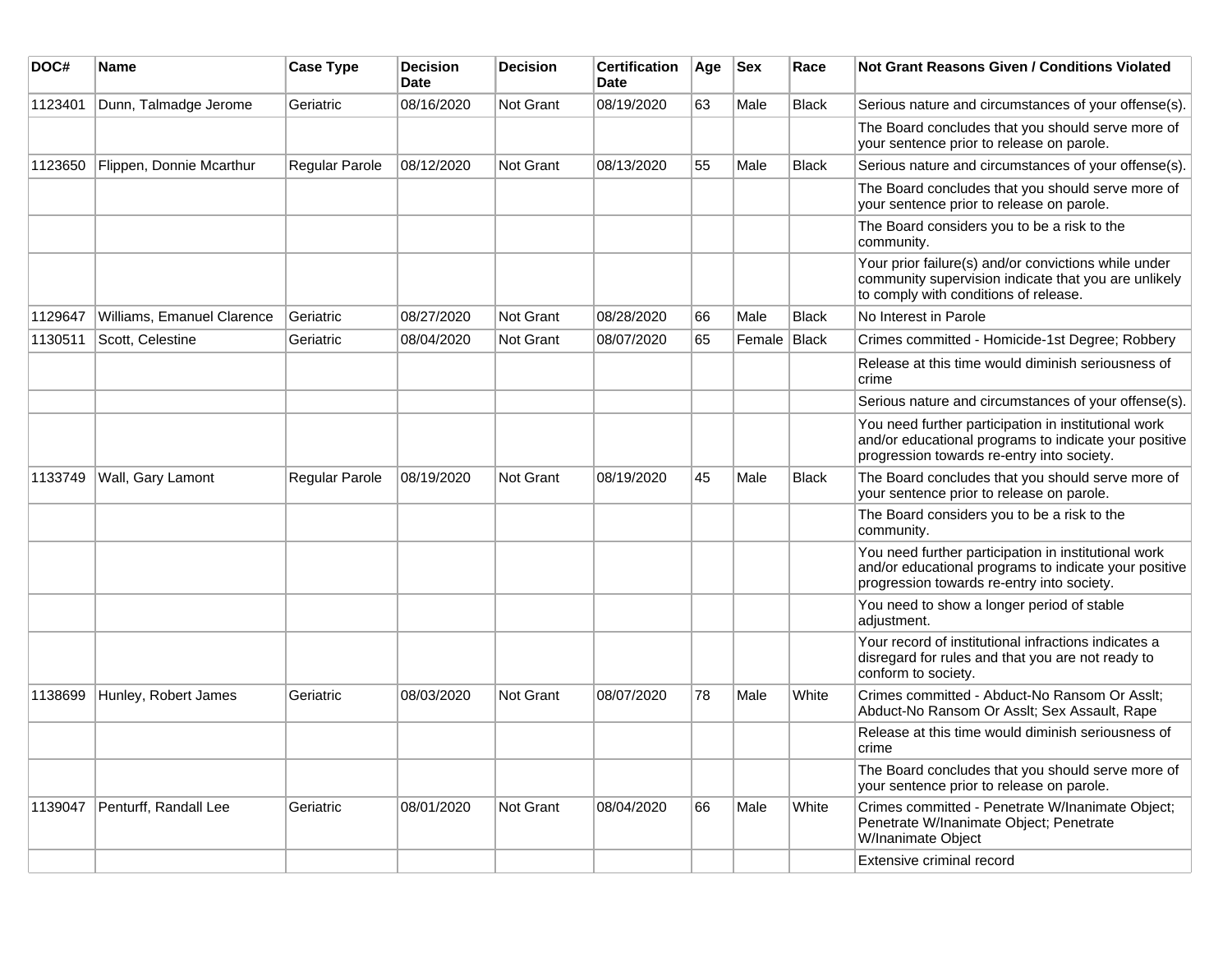| DOC#    | Name                      | <b>Case Type</b>      | <b>Decision</b><br>Date | <b>Decision</b>  | <b>Certification</b><br>Date | Age | <b>Sex</b> | Race         | <b>Not Grant Reasons Given / Conditions Violated</b>                                           |
|---------|---------------------------|-----------------------|-------------------------|------------------|------------------------------|-----|------------|--------------|------------------------------------------------------------------------------------------------|
| 1139047 | Penturff, Randall Lee     | Geriatric             | 08/01/2020              | Not Grant        | 08/04/2020                   | 66  | Male       | White        | Serious nature and circumstances of your offense(s).                                           |
| 1140531 | Scott, Raymond Randolph   | <b>Regular Parole</b> | 08/01/2020              | <b>Not Grant</b> | 08/04/2020                   | 62  | Male       | <b>Black</b> | Crimes committed - Sex Assault, Rape; Sex Assault,<br>Rape; Robbery                            |
|         |                           |                       |                         |                  |                              |     |            |              | Extensive criminal record                                                                      |
|         |                           |                       |                         |                  |                              |     |            |              | Release at this time would diminish seriousness of<br>crime                                    |
|         |                           |                       |                         |                  |                              |     |            |              | Serious nature and circumstances of your offense(s).                                           |
|         |                           |                       |                         |                  |                              |     |            |              | The Board concludes that you should serve more of<br>your sentence prior to release on parole. |
| 1144002 | Brown, James Alfred Jr.   | Geriatric             | 08/01/2020              | Not Grant        | 08/04/2020                   | 78  | Male       | <b>Black</b> | Crimes committed - Sex Assault, Rape; Breaking<br>And Entering; Stalking Person(S)             |
|         |                           |                       |                         |                  |                              |     |            |              | Extensive criminal record                                                                      |
|         |                           |                       |                         |                  |                              |     |            |              | Release at this time would diminish seriousness of<br>crime                                    |
|         |                           |                       |                         |                  |                              |     |            |              | Serious nature and circumstances of your offense(s).                                           |
| 1145218 | Chisholm, Jerry Carnel    | Geriatric             | 08/02/2020              | <b>Not Grant</b> | 08/04/2020                   | 65  | Male       | Black        | Extensive criminal record                                                                      |
|         |                           |                       |                         |                  |                              |     |            |              | Release at this time would diminish seriousness of<br>crime                                    |
|         |                           |                       |                         |                  |                              |     |            |              | Serious nature and circumstances of your offense(s).                                           |
|         |                           |                       |                         |                  |                              |     |            |              | The Board concludes that you should serve more of<br>your sentence prior to release on parole. |
| 1146496 | Deans, Kenneth Russell    | Regular Parole        | 08/20/2020              | <b>Not Grant</b> | 08/21/2020                   | 57  | Male       | White        | Crimes committed - Homicide-1st Degree;<br>Marijuana-Possess                                   |
|         |                           |                       |                         |                  |                              |     |            |              | Extensive criminal record                                                                      |
|         |                           |                       |                         |                  |                              |     |            |              | Serious nature and circumstances of your offense(s).                                           |
|         |                           |                       |                         |                  |                              |     |            |              | The Board concludes that you should serve more of<br>your sentence prior to release on parole. |
| 1149405 | Ridings, James Nelson     | Dual Eligibility      | 08/02/2020              | <b>Not Grant</b> | 08/04/2020                   | 62  | Male       | White        | Crimes committed - Homicide-1st Degree                                                         |
|         |                           |                       |                         |                  |                              |     |            |              | Serious nature and circumstances of your offense(s).                                           |
|         |                           |                       |                         |                  |                              |     |            |              | The Board concludes that you should serve more of<br>your sentence prior to release on parole. |
| 1149640 | Philpott, Benjamin Joseph | Geriatric             | 08/19/2020              | <b>Not Grant</b> | 08/20/2020                   | 63  | Male       | White        | Crimes committed - Homicide-1st Degree; Use Of<br>Firearm In Felony; Harassing Communication   |
|         |                           |                       |                         |                  |                              |     |            |              | Extensive criminal record                                                                      |
|         |                           |                       |                         |                  |                              |     |            |              | Release at this time would diminish seriousness of<br>crime                                    |
|         |                           |                       |                         |                  |                              |     |            |              | Serious nature and circumstances of your offense(s).                                           |
|         |                           |                       |                         |                  |                              |     |            |              | The Board concludes that you should serve more of<br>your sentence prior to release on parole. |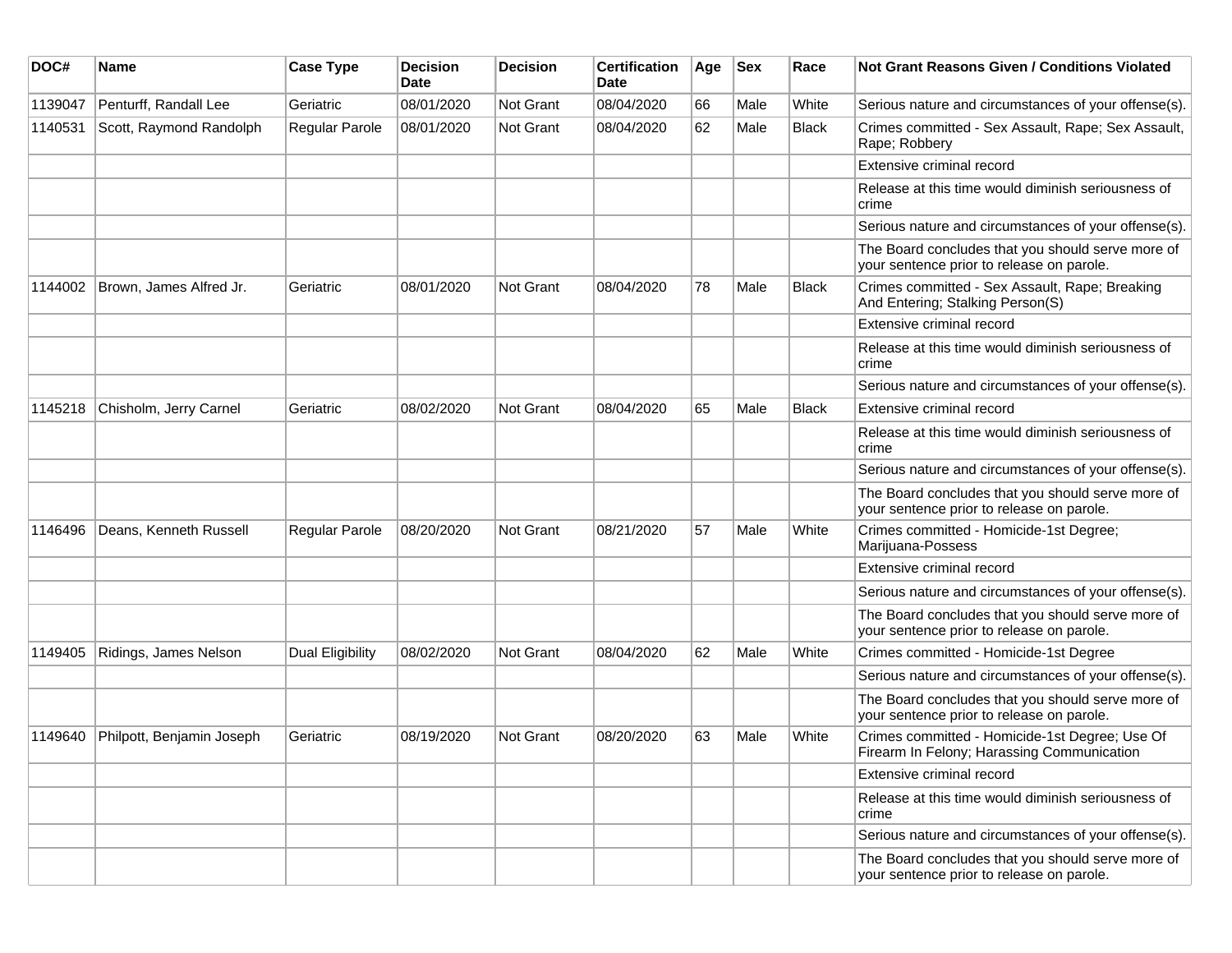| DOC#    | <b>Name</b>                    | <b>Case Type</b>      | <b>Decision</b><br>Date | <b>Decision</b> | <b>Certification</b><br>Date | Age | <b>Sex</b> | Race         | <b>Not Grant Reasons Given / Conditions Violated</b>                                                                                                     |
|---------|--------------------------------|-----------------------|-------------------------|-----------------|------------------------------|-----|------------|--------------|----------------------------------------------------------------------------------------------------------------------------------------------------------|
| 1151797 | <b>Blow, Charles Lorenzo</b>   | <b>Regular Parole</b> | 08/02/2020              | Not Grant       | 08/11/2020                   | 48  | Male       | <b>Black</b> | Serious nature and circumstances of your offense(s).                                                                                                     |
|         |                                |                       |                         |                 |                              |     |            |              | The Board concludes that you should serve more of<br>your sentence prior to release on parole.                                                           |
|         |                                |                       |                         |                 |                              |     |            |              | You need to show a longer period of stable<br>adjustment.                                                                                                |
|         |                                |                       |                         |                 |                              |     |            |              | Your prior failure(s) and/or convictions while under<br>community supervision indicate that you are unlikely<br>to comply with conditions of release.    |
| 1152051 | Bragg, Edward Lebron           | <b>Regular Parole</b> | 08/04/2020              | Not Grant       | 08/06/2020                   | 60  | Male       | <b>Black</b> | Crimes committed - Sex Assault, Rape; Sex Assault,<br>Rape; Aggravated Sexual Battery                                                                    |
|         |                                |                       |                         |                 |                              |     |            |              | Release at this time would diminish seriousness of<br>crime                                                                                              |
|         |                                |                       |                         |                 |                              |     |            |              | The Board concludes that you should serve more of<br>your sentence prior to release on parole.                                                           |
| 1152180 | Guy, Charles Russell           | Geriatric             | 08/08/2020              | Not Grant       | 08/11/2020                   | 73  | Male       | White        | Release at this time would diminish seriousness of<br>crime                                                                                              |
|         |                                |                       |                         |                 |                              |     |            |              | Serious nature and circumstances of your offense(s).                                                                                                     |
|         |                                |                       |                         |                 |                              |     |            |              | The Board concludes that you should serve more of<br>your sentence prior to release on parole.                                                           |
|         |                                |                       |                         |                 |                              |     |            |              | The Board considers you to be a risk to the<br>community.                                                                                                |
| 1152375 | Silva, Earl Lewis Sr.          | Geriatric             | 08/03/2020              | Not Grant       | 08/04/2020                   | 67  | Male       | White        | Crimes committed - Sex Assault, Rape; Aggravated<br>Sexual Battery; Penetrate W/Inanimate Object                                                         |
|         |                                |                       |                         |                 |                              |     |            |              | Serious nature and circumstances of your offense(s).                                                                                                     |
|         |                                |                       |                         |                 |                              |     |            |              | The Board concludes that you should serve more of<br>your sentence prior to release on parole.                                                           |
| 1152750 | Edwards, Benjamin Herbert      | Geriatric             | 08/18/2020              | Not Grant       | 08/19/2020                   | 61  | Male       | <b>Black</b> | Extensive criminal record                                                                                                                                |
|         |                                |                       |                         |                 |                              |     |            |              | The Board concludes that you should serve more of<br>your sentence prior to release on parole.                                                           |
|         |                                |                       |                         |                 |                              |     |            |              | The Board considers you to be a risk to the<br>community.                                                                                                |
|         |                                |                       |                         |                 |                              |     |            |              | Your prior failure(s) and/or convictions while under<br>community supervision indicate that you are unlikely<br>to comply with conditions of release.    |
|         | 1155921 Kimbler, Richard Keith | Geriatric             | 08/01/2020              | Not Grant       | 08/04/2020                   | 67  | Male       | White        | Crimes committed - Aggravated Sexual Battery:<br>Victim <13 Yrs; Aggravated Sexual Battery: Victim<br><13 Yrs; Aggravated Sexual Battery: Victim <13 Yrs |
|         |                                |                       |                         |                 |                              |     |            |              | Extensive criminal record                                                                                                                                |
|         |                                |                       |                         |                 |                              |     |            |              | Release at this time would diminish seriousness of<br>crime                                                                                              |
|         |                                |                       |                         |                 |                              |     |            |              | The Board concludes that you should serve more of<br>your sentence prior to release on parole.                                                           |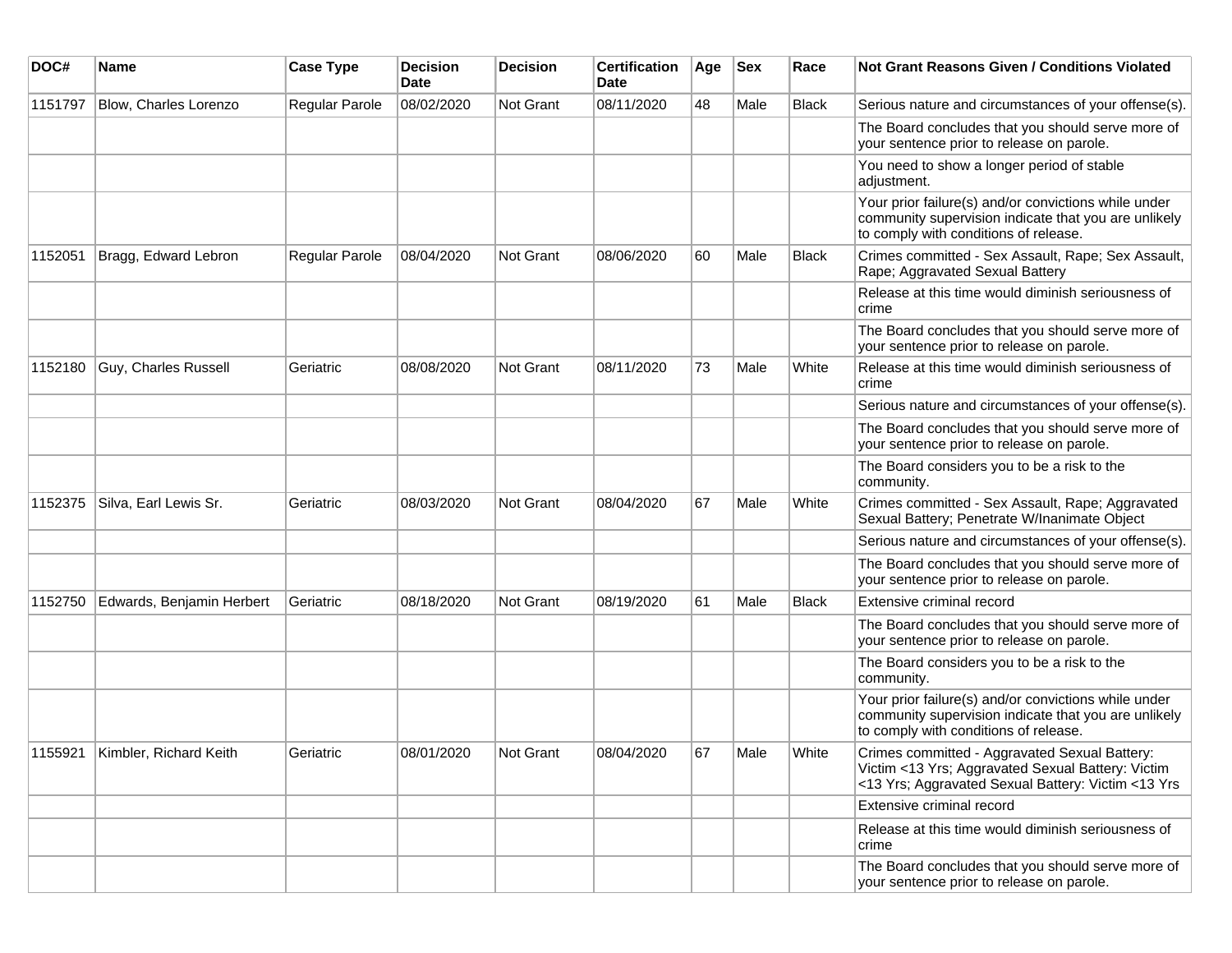| DOC#    | Name                       | <b>Case Type</b>        | <b>Decision</b><br><b>Date</b> | <b>Decision</b>  | <b>Certification</b><br><b>Date</b> | Age | <b>Sex</b> | Race         | <b>Not Grant Reasons Given / Conditions Violated</b>                                                                                                        |
|---------|----------------------------|-------------------------|--------------------------------|------------------|-------------------------------------|-----|------------|--------------|-------------------------------------------------------------------------------------------------------------------------------------------------------------|
| 1156083 | Missett, Michael           | <b>Dual Eligibility</b> | 08/01/2020                     | <b>Not Grant</b> | 08/04/2020                          | 63  | Male       | White        | Crimes committed - Sodomy                                                                                                                                   |
|         |                            |                         |                                |                  |                                     |     |            |              | Release at this time would diminish seriousness of<br>crime                                                                                                 |
|         |                            |                         |                                |                  |                                     |     |            |              | Serious nature and circumstances of your offense(s).                                                                                                        |
|         |                            |                         |                                |                  |                                     |     |            |              | The Board concludes that you should serve more of<br>your sentence prior to release on parole.                                                              |
| 1159094 | Dargan, Larry Joe Jr.      | Regular Parole          | 08/03/2020                     | <b>Not Grant</b> | 08/06/2020                          | 47  | Male       | <b>Black</b> | Conviction of a new crime while incarcerated                                                                                                                |
|         |                            |                         |                                |                  |                                     |     |            |              | Crimes committed - Homicide-1st Degree; Robbery;<br>Robbery                                                                                                 |
|         |                            |                         |                                |                  |                                     |     |            |              | Release at this time would diminish seriousness of<br>crime                                                                                                 |
|         |                            |                         |                                |                  |                                     |     |            |              | The Board concludes that you should serve more of<br>your sentence prior to release on parole.                                                              |
| 1166464 | Brount, Ronald             | Geriatric               | 08/03/2020                     | <b>Not Grant</b> | 08/04/2020                          | 74  | Male       | <b>Black</b> | Extensive criminal record                                                                                                                                   |
|         |                            |                         |                                |                  |                                     |     |            |              | Serious nature and circumstances of your offense(s).                                                                                                        |
|         |                            |                         |                                |                  |                                     |     |            |              | The Board concludes that you should serve more of<br>your sentence prior to release on parole.                                                              |
| 1166512 | Woods, Jason               | Regular Parole          | 08/22/2020                     | <b>Not Grant</b> | 08/24/2020                          | 51  | Male       | <b>Black</b> | No Interest in Parole                                                                                                                                       |
| 1166626 | Morgan, Samuel             | Regular Parole          | 08/04/2020                     | <b>Not Grant</b> | 08/04/2020                          | 51  | Male       | Black        | Crimes committed - Homicide-1st Degree; Robbery;<br>Burglary                                                                                                |
|         |                            |                         |                                |                  |                                     |     |            |              | Serious nature and circumstances of your offense(s).                                                                                                        |
|         |                            |                         |                                |                  |                                     |     |            |              | You need further participation in institutional work<br>and/or educational programs to indicate your positive<br>progression towards re-entry into society. |
| 1168794 | Vinson, Braxton Wade Jr.   | Regular Parole          | 08/31/2020                     | <b>Not Grant</b> | 08/31/2020                          | 58  | Male       | <b>Black</b> | Crimes committed - Homicide/Murder;<br>Kidnap/Abduct; Sex Assault, Rape                                                                                     |
|         |                            |                         |                                |                  |                                     |     |            |              | Serious nature and circumstances of your offense(s).                                                                                                        |
|         |                            |                         |                                |                  |                                     |     |            |              | The Board concludes that you should serve more of<br>your sentence prior to release on parole.                                                              |
|         |                            |                         |                                |                  |                                     |     |            |              | The Board considers you to be a risk to the<br>community.                                                                                                   |
| 1171945 | Gilbert, Reginald John Jr. | <b>Regular Parole</b>   | 08/25/2020                     | <b>Not Grant</b> | 08/26/2020                          | 55  | Male       | White        | Release at this time would diminish seriousness of<br>crime                                                                                                 |
|         |                            |                         |                                |                  |                                     |     |            |              | Serious nature and circumstances of your offense(s).                                                                                                        |
|         |                            |                         |                                |                  |                                     |     |            |              | The Board concludes that you should serve more of<br>your sentence prior to release on parole.                                                              |
|         |                            |                         |                                |                  |                                     |     |            |              | You need further participation in institutional work<br>and/or educational programs to indicate your positive<br>progression towards re-entry into society. |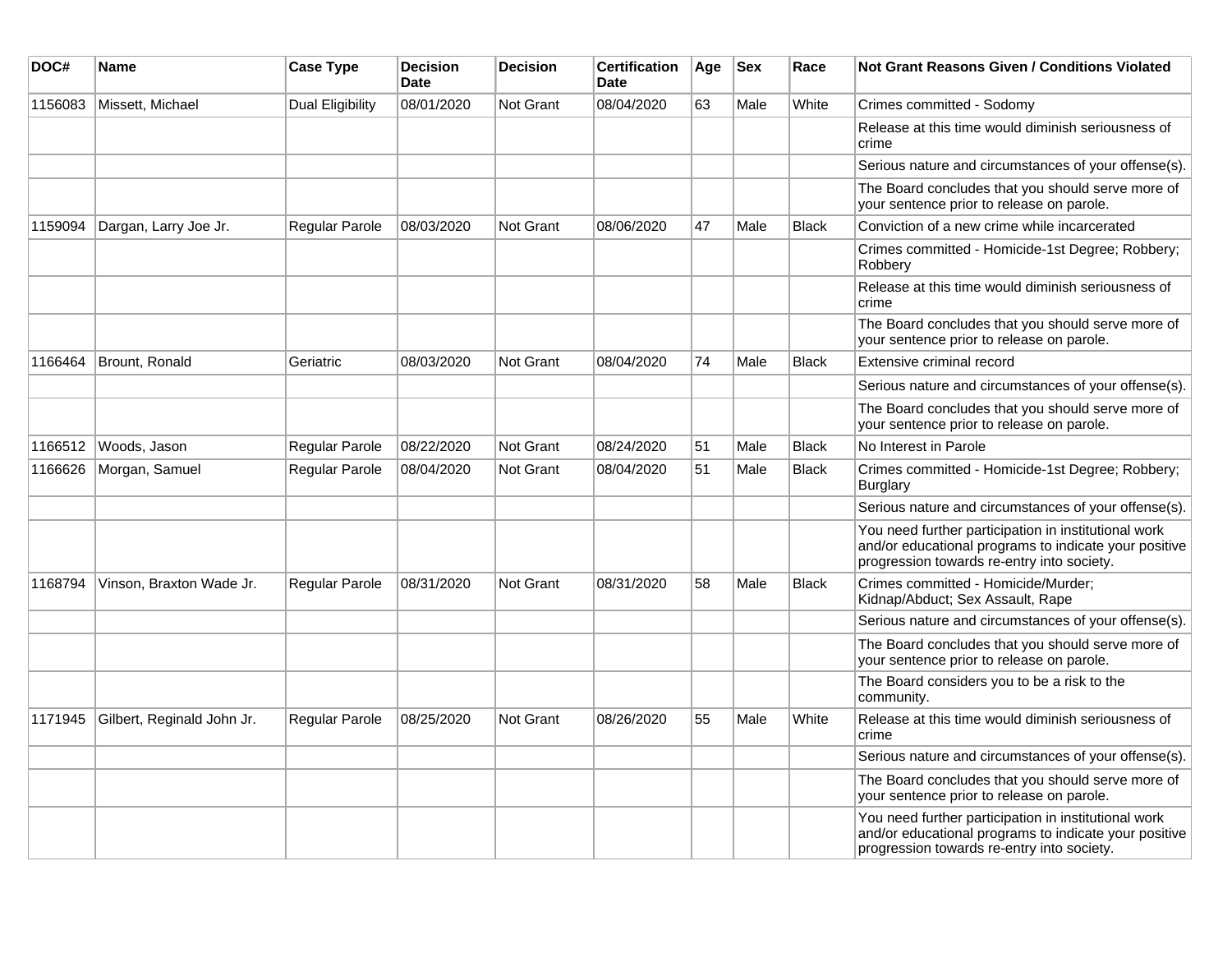| DOC#    | <b>Name</b>                | <b>Case Type</b> | <b>Decision</b><br>Date | <b>Decision</b> | <b>Certification</b><br>Date | Age | <b>Sex</b> | Race         | Not Grant Reasons Given / Conditions Violated                                                                                                         |
|---------|----------------------------|------------------|-------------------------|-----------------|------------------------------|-----|------------|--------------|-------------------------------------------------------------------------------------------------------------------------------------------------------|
| 1173014 | Wheeler, Christopher Shawn | Regular Parole   | 08/10/2020              | Not Grant       | 08/11/2020                   | 41  | Male       | White        | Considering your offense and your institutional<br>records, the Board concludes that you should serve<br>more of your sentence before being paroled.  |
|         |                            |                  |                         |                 |                              |     |            |              | Serious nature and circumstances of your offense(s).                                                                                                  |
|         |                            |                  |                         |                 |                              |     |            |              | The Board concludes that you should serve more of<br>your sentence prior to release on parole.                                                        |
|         |                            |                  |                         |                 |                              |     |            |              | You need to show a longer period of stable<br>adjustment.                                                                                             |
| 1173126 | Hilton, Donatus Voil       | Geriatric        | 08/04/2020              | Not Grant       | 08/07/2020                   | 66  | Male       | <b>Black</b> | Crimes committed - Homicide-1st Degree; Homicide-<br>1st Degree; Forgery                                                                              |
|         |                            |                  |                         |                 |                              |     |            |              | Release at this time would diminish seriousness of<br>crime                                                                                           |
|         |                            |                  |                         |                 |                              |     |            |              | The Board concludes that you should serve more of<br>your sentence prior to release on parole.                                                        |
|         |                            |                  |                         |                 |                              |     |            |              | Your prior failure(s) and/or convictions while under<br>community supervision indicate that you are unlikely<br>to comply with conditions of release. |
| 1174217 | Cheatham, Larry Junior     | Regular Parole   | 08/16/2020              | Not Grant       | 08/18/2020                   | 54  | Male       | <b>Black</b> | Crimes committed - Homicide-1st Degree                                                                                                                |
|         |                            |                  |                         |                 |                              |     |            |              | Serious nature and circumstances of your offense(s).                                                                                                  |
|         |                            |                  |                         |                 |                              |     |            |              | The Board concludes that you should serve more of<br>your sentence prior to release on parole.                                                        |
| 1174610 | Al-musawwir, Abduul Hasib  | Geriatric        | 08/13/2020              | Not Grant       | 08/13/2020                   | 70  | Male       | <b>Black</b> | Crimes committed - Homicide/Murder; Homicide-1st<br>Degree; Abduct-No Ransom Or Asslt                                                                 |
|         |                            |                  |                         |                 |                              |     |            |              | Release at this time would diminish seriousness of<br>crime                                                                                           |
|         |                            |                  |                         |                 |                              |     |            |              | The Board concludes that you should serve more of<br>your sentence prior to release on parole.                                                        |
| 1174620 | Grethen, Mark A            | Geriatric        | 08/05/2020              | Not Grant       | 08/07/2020                   | 62  | Male       | White        | Serious nature and circumstances of your offense(s).                                                                                                  |
|         |                            |                  |                         |                 |                              |     |            |              | The Board concludes that you should serve more of<br>your sentence prior to release on parole.                                                        |
|         |                            |                  |                         |                 |                              |     |            |              | The Board considers you to be a risk to the<br>community.                                                                                             |
|         |                            |                  |                         |                 |                              |     |            |              | Your record of institutional infractions indicates a<br>disregard for rules and that you are not ready to<br>conform to society.                      |
| 1177924 | Williams, Andre Christop   | Regular Parole   | 08/24/2020              | Not Grant       | 08/26/2020                   | 57  | Male       | <b>Black</b> | History of violence.                                                                                                                                  |
|         |                            |                  |                         |                 |                              |     |            |              | Release at this time would diminish seriousness of<br>crime                                                                                           |
|         |                            |                  |                         |                 |                              |     |            |              | Serious nature and circumstances of your offense(s).                                                                                                  |
|         |                            |                  |                         |                 |                              |     |            |              | The Board considers you to be a risk to the<br>community.                                                                                             |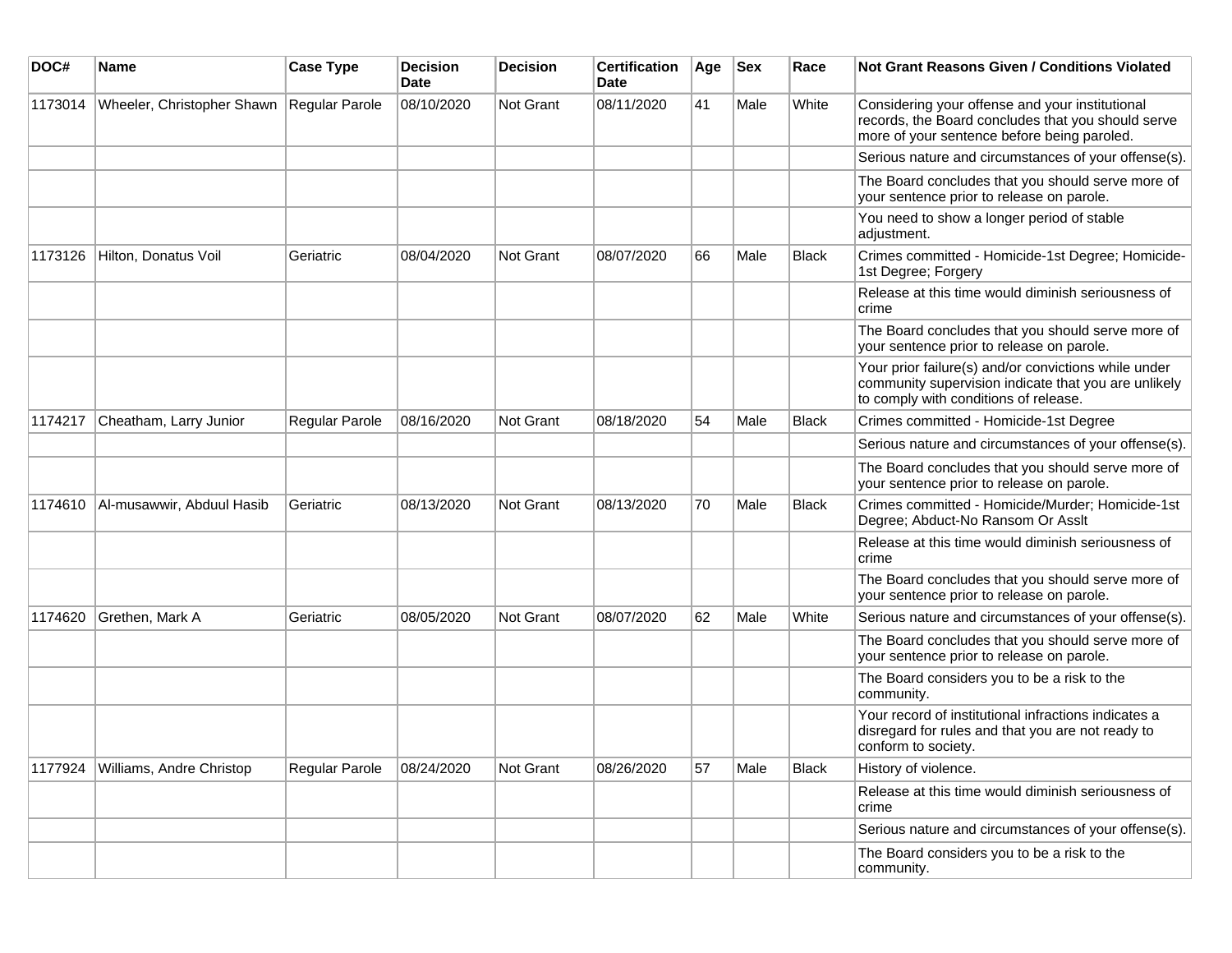| DOC#    | <b>Name</b>                         | <b>Case Type</b> | <b>Decision</b><br><b>Date</b> | <b>Decision</b> | <b>Certification</b><br>Date | Age | <b>Sex</b>   | Race         | <b>Not Grant Reasons Given / Conditions Violated</b>                                                                                                                    |
|---------|-------------------------------------|------------------|--------------------------------|-----------------|------------------------------|-----|--------------|--------------|-------------------------------------------------------------------------------------------------------------------------------------------------------------------------|
| 1178360 | Green, Tyrone Lorenzo               | Regular Parole   | 08/28/2020                     | Not Grant       | 08/31/2020                   | 47  | Male         | <b>Black</b> | History of substance abuse.                                                                                                                                             |
|         |                                     |                  |                                |                 |                              |     |              |              | Release at this time would diminish seriousness of<br>crime                                                                                                             |
|         |                                     |                  |                                |                 |                              |     |              |              | Serious nature and circumstances of your offense(s).                                                                                                                    |
|         |                                     |                  |                                |                 |                              |     |              |              | You need to show a longer period of stable<br>adjustment.                                                                                                               |
| 1180162 | Clay, Kenneth                       | Regular Parole   | 08/28/2020                     | Not Grant       | 08/31/2020                   | 61  | Male         | <b>Black</b> | Crimes committed - Kidnap/Abduct; Sex Assault,<br>Rape; Robbery                                                                                                         |
|         |                                     |                  |                                |                 |                              |     |              |              | The Board concludes that you should serve more of<br>your sentence prior to release on parole.                                                                          |
|         |                                     |                  |                                |                 |                              |     |              |              | The Board considers you to be a risk to the<br>community.                                                                                                               |
| 1181543 | Hargrove, Corey Jermaine            | Regular Parole   | 08/19/2020                     | Not Grant       | 08/19/2020                   | 45  | Male         | <b>Black</b> | Considering your offense and your institutional<br>records, the Board concludes that you should serve<br>more of your sentence before being paroled.                    |
|         |                                     |                  |                                |                 |                              |     |              |              | The Board concludes that you should serve more of<br>your sentence prior to release on parole.                                                                          |
|         |                                     |                  |                                |                 |                              |     |              |              | You need to show a longer period of stable<br>adjustment.                                                                                                               |
| 1184463 | Campbell, Robert E                  | Regular Parole   | 08/05/2020                     | Not Grant       | 08/07/2020                   | 52  | Male         | White        | Crimes committed - Homicide-Attempted; Sex<br>Assault, Rape; Burglary                                                                                                   |
|         |                                     |                  |                                |                 |                              |     |              |              | Serious nature and circumstances of your offense(s).                                                                                                                    |
| 1184837 | Mosley, Harry Leo Jr.               | Geriatric        | 08/03/2020                     | Not Grant       | 08/07/2020                   | 65  | Male         | <b>Black</b> | Extensive criminal record                                                                                                                                               |
|         |                                     |                  |                                |                 |                              |     |              |              | Release at this time would diminish seriousness of<br>crime                                                                                                             |
|         |                                     |                  |                                |                 |                              |     |              |              | Serious nature and circumstances of your offense(s).                                                                                                                    |
|         |                                     |                  |                                |                 |                              |     |              |              | The Board concludes that you should serve more of<br>your sentence prior to release on parole.                                                                          |
|         |                                     |                  |                                |                 |                              |     |              |              | You need further participation in institutional work<br>and/or educational programs to indicate your positive<br>progression towards re-entry into society.             |
| 1185478 | Smith, Harry Jr.                    | Geriatric        | 08/15/2020                     | Not Grant       | 08/17/2020                   | 69  | Male         | <b>Black</b> | Serious nature and circumstances of your offense(s).                                                                                                                    |
|         |                                     |                  |                                |                 |                              |     |              |              | The Board concludes that you should serve more of<br>your sentence prior to release on parole.                                                                          |
|         | 1187561 Campbell, James Clifton Jr. | Geriatric        | 08/03/2020                     | Not Grant       | 08/07/2020                   | 61  | Male         | White        | Crimes committed - (Attempted)Capital Murder: Law<br>Enforcement Officer; Assault: Malicious Injury To<br>Law Enf/Fire/Emerg; Obstruct/Resist:<br>Drug/Gang/Violent Off |
|         |                                     |                  |                                |                 |                              |     |              |              | The Board concludes that you should serve more of<br>your sentence prior to release on parole.                                                                          |
| 1190848 | Denmark, Jean Maimone               | Geriatric        | 08/03/2020                     | Not Grant       | 08/04/2020                   | 78  | Female White |              | Crimes committed - Murder: 1st Degree                                                                                                                                   |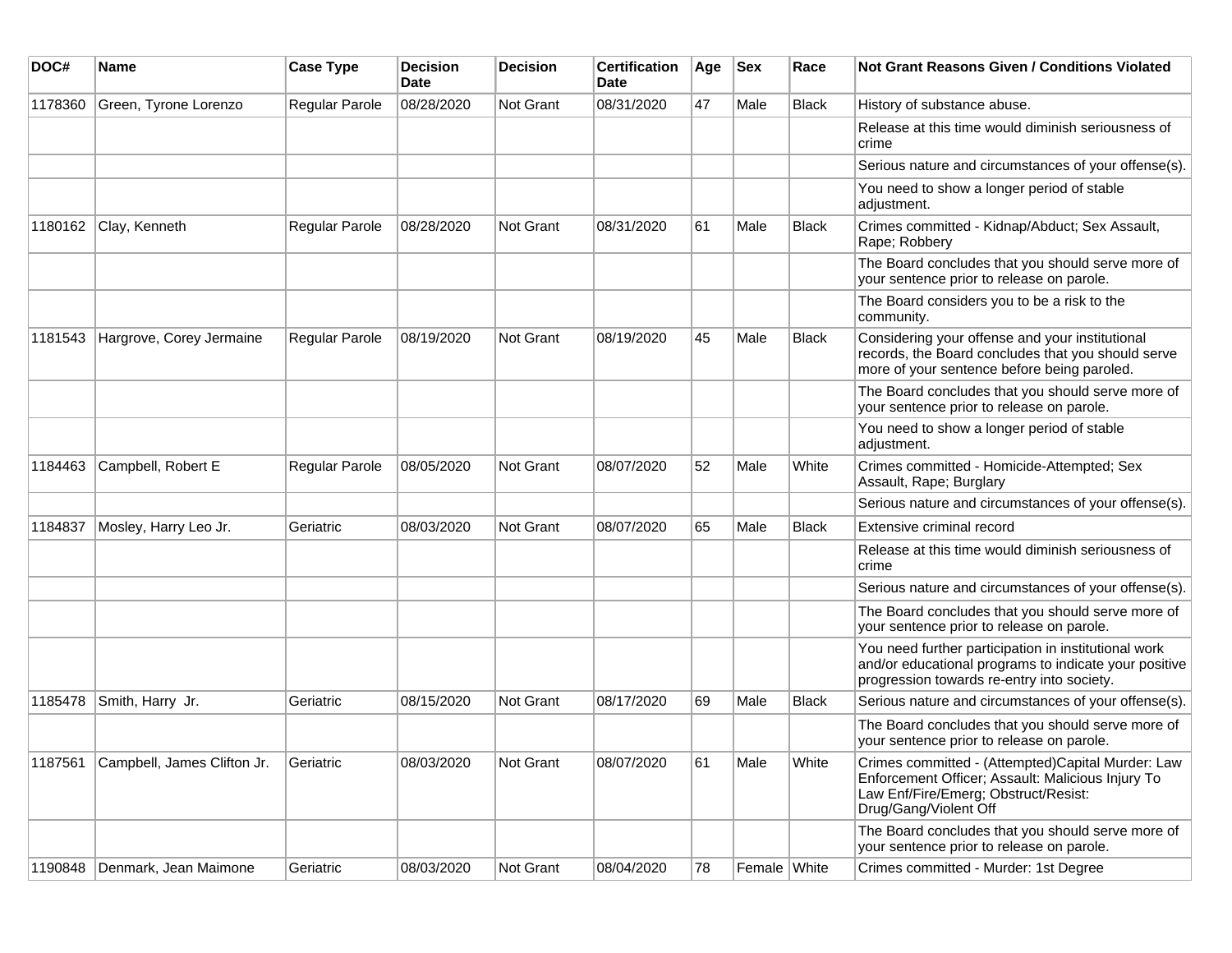| DOC#    | <b>Name</b>                | <b>Case Type</b> | <b>Decision</b><br><b>Date</b> | <b>Decision</b>  | <b>Certification</b><br><b>Date</b> | Age | <b>Sex</b>   | Race         | <b>Not Grant Reasons Given / Conditions Violated</b>                                                                                                                           |
|---------|----------------------------|------------------|--------------------------------|------------------|-------------------------------------|-----|--------------|--------------|--------------------------------------------------------------------------------------------------------------------------------------------------------------------------------|
| 1190848 | Denmark, Jean Maimone      | Geriatric        | 08/03/2020                     | Not Grant        | 08/04/2020                          | 78  | Female White |              | Release at this time would diminish seriousness of<br>crime                                                                                                                    |
|         |                            |                  |                                |                  |                                     |     |              |              | Serious nature and circumstances of your offense(s).                                                                                                                           |
|         |                            |                  |                                |                  |                                     |     |              |              | The Board concludes that you should serve more of<br>your sentence prior to release on parole.                                                                                 |
| 1191505 | Cotton, Gary Wilford       | Geriatric        | 08/13/2020                     | <b>Not Grant</b> | 08/14/2020                          | 69  | Male         | <b>Black</b> | Crimes committed - Obstruct/Resist: W/<br>Threats/Force; Malicious Wounding; Law Enf<br>Command: Disregard Or Elude, Endanger                                                  |
|         |                            |                  |                                |                  |                                     |     |              |              | Release at this time would diminish seriousness of<br>crime                                                                                                                    |
|         |                            |                  |                                |                  |                                     |     |              |              | Serious nature and circumstances of your offense(s).                                                                                                                           |
|         |                            |                  |                                |                  |                                     |     |              |              | The Board concludes that you should serve more of<br>your sentence prior to release on parole.                                                                                 |
| 1192246 | Dapron, Joseph Anthony Sr. | Geriatric        | 08/14/2020                     | <b>Not Grant</b> | 08/17/2020                          | 85  | Male         | White        | Extensive criminal record                                                                                                                                                      |
|         |                            |                  |                                |                  |                                     |     |              |              | Release at this time would diminish seriousness of<br>crime                                                                                                                    |
|         |                            |                  |                                |                  |                                     |     |              |              | Serious nature and circumstances of your offense(s).                                                                                                                           |
|         |                            |                  |                                |                  |                                     |     |              |              | The Board concludes that you should serve more of<br>your sentence prior to release on parole.                                                                                 |
|         |                            |                  |                                |                  |                                     |     |              |              | The Board considers you to be a risk to the<br>community.                                                                                                                      |
| 1194804 | West, Robert Allen         | Geriatric        | 08/03/2020                     | Not Grant        | 08/06/2020                          | 66  | Male         | White        | Release at this time would diminish seriousness of<br>crime                                                                                                                    |
|         |                            |                  |                                |                  |                                     |     |              |              | The Board concludes that you should serve more of<br>your sentence prior to release on parole.                                                                                 |
| 1197784 | Oliver, Joseph Donald      | Geriatric        | 08/01/2020                     | Not Grant        | 08/04/2020                          | 71  | Male         | White        | Extensive criminal record                                                                                                                                                      |
|         |                            |                  |                                |                  |                                     |     |              |              | Release at this time would diminish seriousness of<br>crime                                                                                                                    |
|         |                            |                  |                                |                  |                                     |     |              |              | Serious nature and circumstances of your offense(s).                                                                                                                           |
| 1201280 | Shell, Robert Edward       | Geriatric        | 08/01/2020                     | <b>Not Grant</b> | 08/04/2020                          | 73  | Male         | White        | Crimes committed - Manslaughter: Involuntary;<br>(Attempted) Object Sexual Penetration: By Force Or<br>Helpless; (Attempted)Object Sexual Penetration: By<br>Force Or Helpless |
|         |                            |                  |                                |                  |                                     |     |              |              | Release at this time would diminish seriousness of<br>crime                                                                                                                    |
|         |                            |                  |                                |                  |                                     |     |              |              | Serious nature and circumstances of your offense(s).                                                                                                                           |
|         |                            |                  |                                |                  |                                     |     |              |              | The Board considers you to be a risk to the<br>community.                                                                                                                      |
| 1202885 | Justice, Ricky Lewis       | Geriatric        | 08/12/2020                     | Not Grant        | 08/12/2020                          | 68  | Male         | White        | Release at this time would diminish seriousness of<br>crime                                                                                                                    |
|         |                            |                  |                                |                  |                                     |     |              |              | Serious nature and circumstances of your offense(s).                                                                                                                           |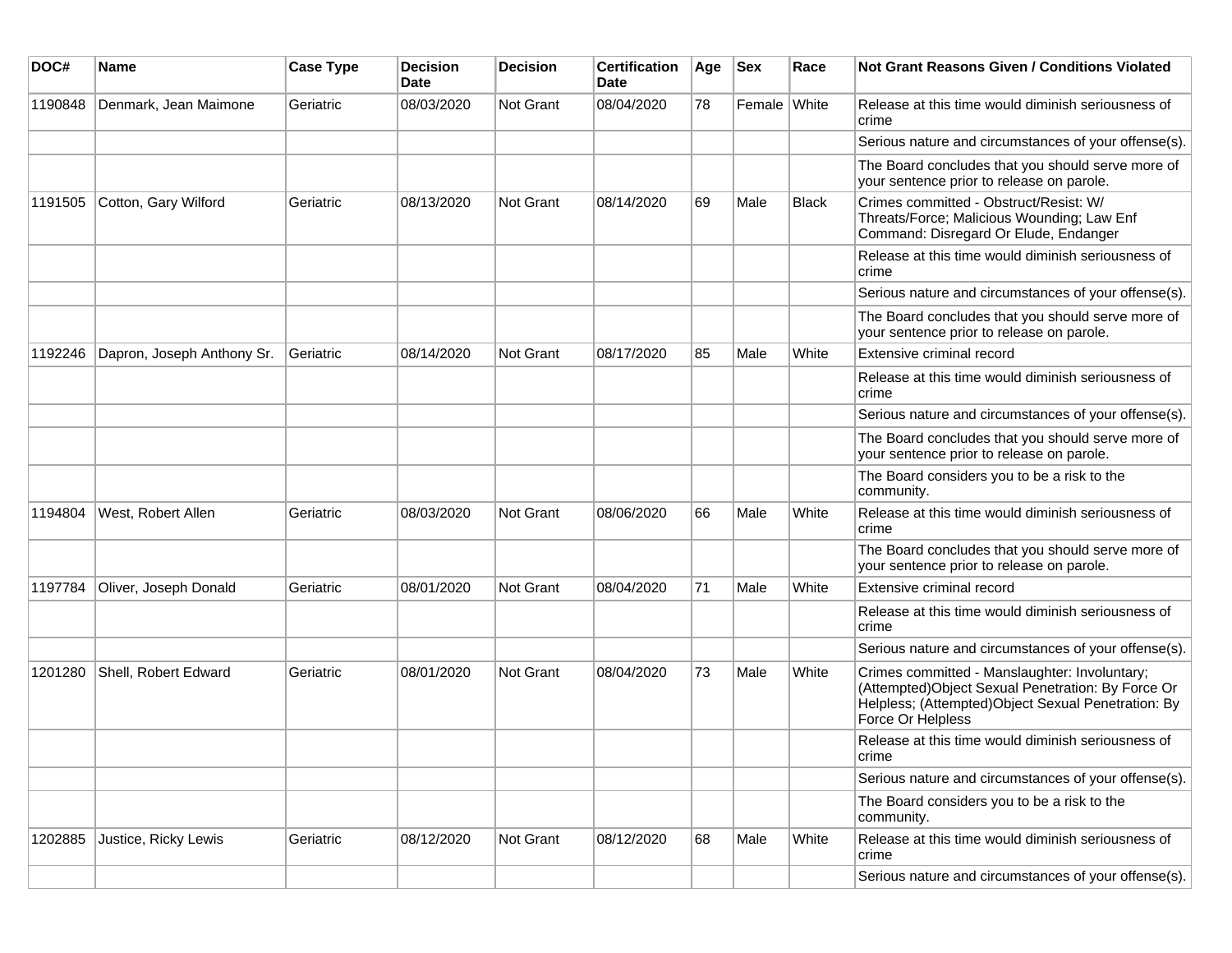| DOC#    | <b>Name</b>           | <b>Case Type</b> | <b>Decision</b><br><b>Date</b> | <b>Decision</b>  | <b>Certification</b><br>Date | Age | <b>Sex</b> | Race         | <b>Not Grant Reasons Given / Conditions Violated</b>                                                                                                        |
|---------|-----------------------|------------------|--------------------------------|------------------|------------------------------|-----|------------|--------------|-------------------------------------------------------------------------------------------------------------------------------------------------------------|
| 1202885 | Justice, Ricky Lewis  | Geriatric        | 08/12/2020                     | Not Grant        | 08/12/2020                   | 68  | Male       | White        | The Board concludes that you should serve more of<br>your sentence prior to release on parole.                                                              |
| 1205824 | Morrison, Glen Boyce  | Geriatric        | 08/03/2020                     | Not Grant        | 08/07/2020                   | 61  | Male       | White        | Crimes committed - Aggravated Sexual Battery:<br>Victim <13 Yrs; Aggravated Sexual Battery: Victim<br><13 Yrs; Aggravated Sexual Battery: Victim <13 Yrs    |
|         |                       |                  |                                |                  |                              |     |            |              | Serious nature and circumstances of your offense(s).                                                                                                        |
|         |                       |                  |                                |                  |                              |     |            |              | The Board concludes that you should serve more of<br>your sentence prior to release on parole.                                                              |
| 1399548 | Benson, James Matthew | Geriatric        | 08/24/2020                     | <b>Not Grant</b> | 08/26/2020                   | 67  | Male       | White        | Serious nature and circumstances of your offense(s).                                                                                                        |
|         |                       |                  |                                |                  |                              |     |            |              | The Board concludes that you should serve more of<br>your sentence prior to release on parole.                                                              |
| 1406371 | Jackson, Leroy        | Geriatric        | 08/28/2020                     | <b>Not Grant</b> | 08/28/2020                   | 64  | Male       | <b>Black</b> | Crimes committed - Aggravated Sexual Battery:<br>Victim <13 Yrs; Aggravated Sexual Battery: Victim<br><13 Yrs; Aggravated Sexual Battery: Victim <13 Yrs    |
|         |                       |                  |                                |                  |                              |     |            |              | Release at this time would diminish seriousness of<br>crime                                                                                                 |
|         |                       |                  |                                |                  |                              |     |            |              | Serious nature and circumstances of your offense(s).                                                                                                        |
|         |                       |                  |                                |                  |                              |     |            |              | You need further participation in institutional work<br>and/or educational programs to indicate your positive<br>progression towards re-entry into society. |
| 1408988 | Hicks, Thomas L       | Geriatric        | 08/06/2020                     | <b>Not Grant</b> | 08/11/2020                   | 60  | Male       | Black        | Crimes committed - Aggravated Sexual<br>Battery: Victim Incapacity/Etc; Object Sexual<br>Penetration: By Force Or Helpless                                  |
|         |                       |                  |                                |                  |                              |     |            |              | Release at this time would diminish seriousness of<br>crime                                                                                                 |
|         |                       |                  |                                |                  |                              |     |            |              | The Board concludes that you should serve more of<br>your sentence prior to release on parole.                                                              |
| 1416069 | Gayles, Charles       | Geriatric        | 08/10/2020                     | Not Grant        | 08/11/2020                   | 75  | Male       | <b>Black</b> | Release at this time would diminish seriousness of<br>crime                                                                                                 |
|         |                       |                  |                                |                  |                              |     |            |              | Serious nature and circumstances of your offense(s).                                                                                                        |
|         |                       |                  |                                |                  |                              |     |            |              | The Board concludes that you should serve more of<br>your sentence prior to release on parole.                                                              |
| 1425527 | Wells, Carl Landes    | Geriatric        | 08/13/2020                     | Not Grant        | 08/14/2020                   | 70  | Male       | Black        | Release at this time would diminish seriousness of<br>crime                                                                                                 |
|         |                       |                  |                                |                  |                              |     |            |              | Serious nature and circumstances of your offense(s).                                                                                                        |
|         |                       |                  |                                |                  |                              |     |            |              | The Board concludes that you should serve more of<br>your sentence prior to release on parole.                                                              |
| 1436740 | Rice, Wendell         | Geriatric        | 08/03/2020                     | Not Grant        | 08/04/2020                   | 69  | Male       | <b>Black</b> | Crimes committed - Rape: Intercourse W/ Victim <13<br>Yrs; Rape: Intercourse W/ Victim <13 Yrs; Rape:<br>Intercourse W/ Victim <13 Yrs                      |
|         |                       |                  |                                |                  |                              |     |            |              | Release at this time would diminish seriousness of<br>crime                                                                                                 |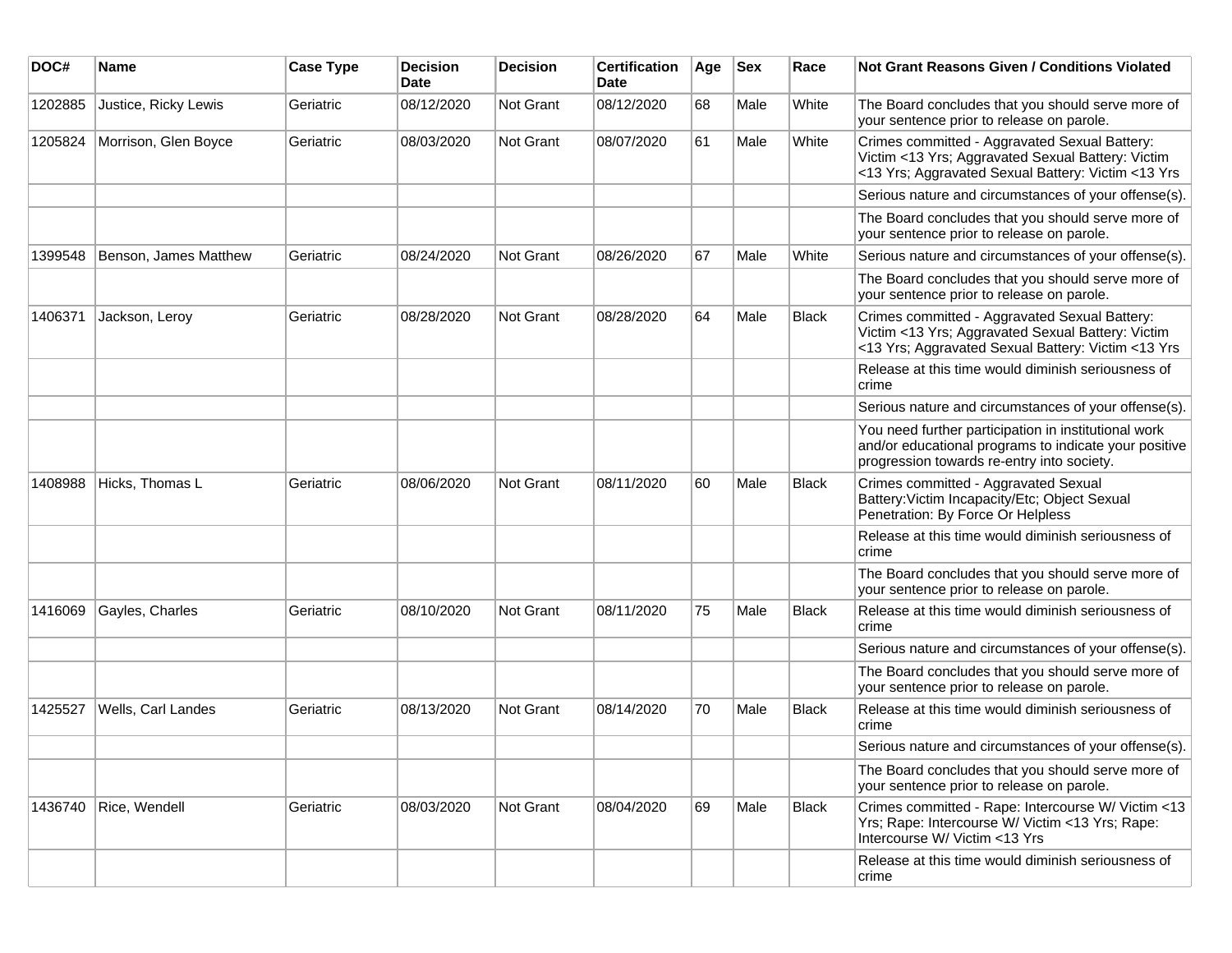| DOC#    | Name                    | <b>Case Type</b> | <b>Decision</b><br><b>Date</b> | <b>Decision</b>  | <b>Certification</b><br><b>Date</b> | Age | <b>Sex</b> | Race         | <b>Not Grant Reasons Given / Conditions Violated</b>                                                                                                        |
|---------|-------------------------|------------------|--------------------------------|------------------|-------------------------------------|-----|------------|--------------|-------------------------------------------------------------------------------------------------------------------------------------------------------------|
| 1436740 | Rice, Wendell           | Geriatric        | 08/03/2020                     | <b>Not Grant</b> | 08/04/2020                          | 69  | Male       | <b>Black</b> | Serious nature and circumstances of your offense(s).                                                                                                        |
|         |                         |                  |                                |                  |                                     |     |            |              | You need further participation in institutional work<br>and/or educational programs to indicate your positive<br>progression towards re-entry into society. |
| 1441981 | Mann, Earnest McCoy     | Geriatric        | 08/03/2020                     | Not Grant        | 08/07/2020                          | 74  | Male       | <b>Black</b> | Release at this time would diminish seriousness of<br>crime                                                                                                 |
|         |                         |                  |                                |                  |                                     |     |            |              | Serious nature and circumstances of your offense(s).                                                                                                        |
|         |                         |                  |                                |                  |                                     |     |            |              | The Board concludes that you should serve more of<br>your sentence prior to release on parole.                                                              |
|         |                         |                  |                                |                  |                                     |     |            |              | The Board considers you to be a risk to the<br>community.                                                                                                   |
| 1462536 | Walker, Phillip Charles | Geriatric        | 08/21/2020                     | Not Grant        | 08/24/2020                          | 74  | Male       | White        | No Interest in Parole                                                                                                                                       |
| 1466603 | Cephas, Michael Wayne   | Geriatric        | 08/02/2020                     | Not Grant        | 08/04/2020                          | 65  | Male       | <b>Black</b> | Extensive criminal record                                                                                                                                   |
|         |                         |                  |                                |                  |                                     |     |            |              | Serious nature and circumstances of your offense(s).                                                                                                        |
|         |                         |                  |                                |                  |                                     |     |            |              | The Board concludes that you should serve more of<br>your sentence prior to release on parole.                                                              |
|         |                         |                  |                                |                  |                                     |     |            |              | You need further participation in institutional work<br>and/or educational programs to indicate your positive<br>progression towards re-entry into society. |
|         |                         |                  |                                |                  |                                     |     |            |              | You need to show a longer period of stable<br>adjustment.                                                                                                   |
| 1519587 | Clement, Thomas Haley   | Geriatric        | 08/03/2020                     | Not Grant        | 08/06/2020                          | 69  | Male       | White        | Release at this time would diminish seriousness of<br>crime                                                                                                 |
|         |                         |                  |                                |                  |                                     |     |            |              | Serious nature and circumstances of your offense(s).                                                                                                        |
|         |                         |                  |                                |                  |                                     |     |            |              | The Board concludes that you should serve more of<br>your sentence prior to release on parole.                                                              |
| 1591195 | Howsare, Mark Thomas    | Geriatric        | 08/03/2020                     | Not Grant        | 08/07/2020                          | 69  | Male       | White        | Crimes committed - Murder: 2nd Degree; Assault:<br>Malicious, Victim Severely Injured; Firearm: Use In<br>Commission Of Felony, 1st Off                     |
|         |                         |                  |                                |                  |                                     |     |            |              | Release at this time would diminish seriousness of<br>crime                                                                                                 |
|         |                         |                  |                                |                  |                                     |     |            |              | Serious nature and circumstances of your offense(s).                                                                                                        |
|         |                         |                  |                                |                  |                                     |     |            |              | The Board concludes that you should serve more of<br>your sentence prior to release on parole.                                                              |
| 1675123 | Dean, Keith Edward      | Geriatric        | 08/13/2020                     | <b>Not Grant</b> | 08/17/2020                          | 66  | Male       | White        | Crimes committed - Aggravated Sexual<br>Battery: Victim Incapacity/Etc; Object Sexual<br>Penetration: By Force Or Helpless                                  |
|         |                         |                  |                                |                  |                                     |     |            |              | Serious nature and circumstances of your offense(s).                                                                                                        |
|         |                         |                  |                                |                  |                                     |     |            |              | The Board concludes that you should serve more of<br>your sentence prior to release on parole.                                                              |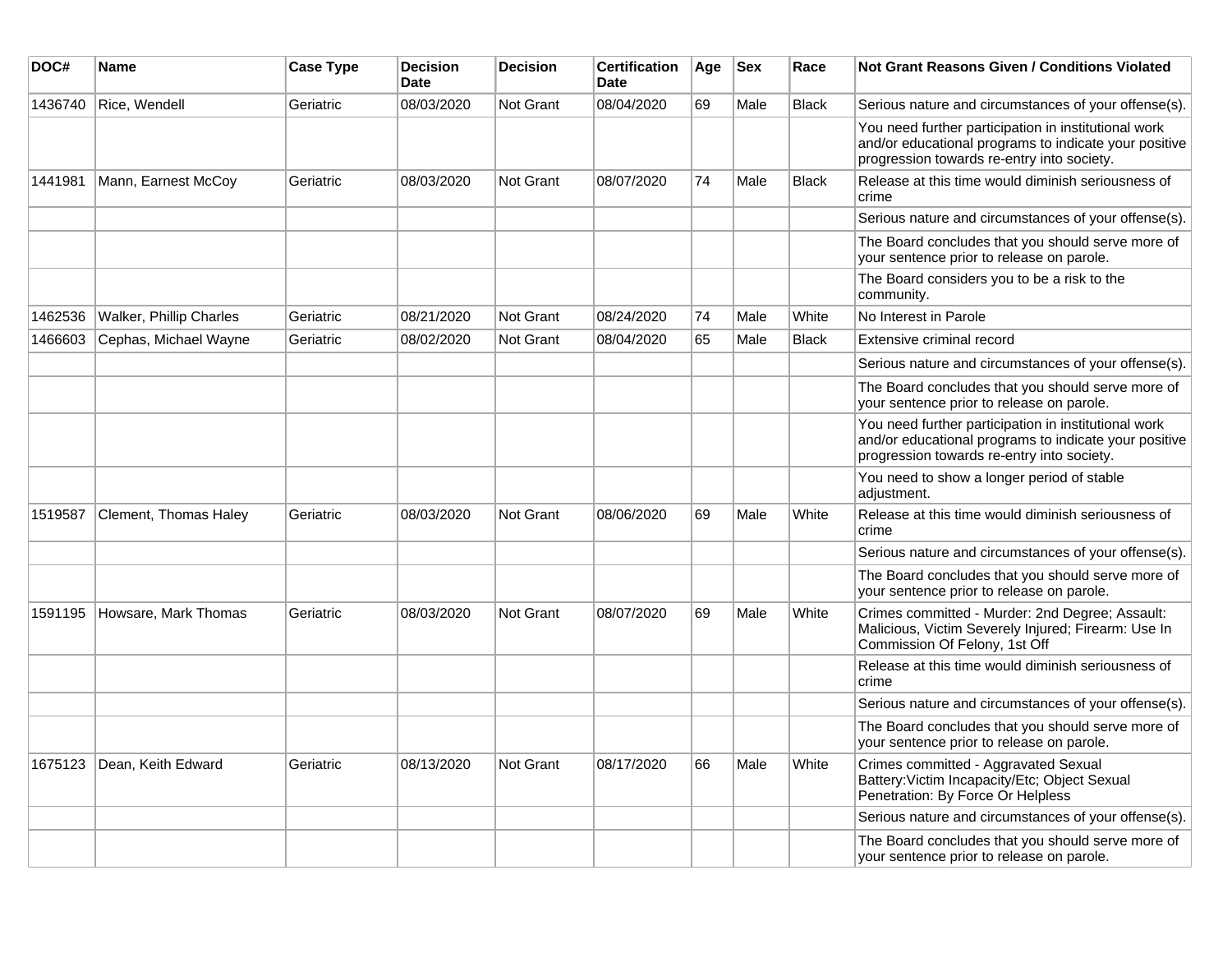| DOC#    | Name                             | <b>Case Type</b> | <b>Decision</b><br>Date | <b>Decision</b> | <b>Certification</b><br>Date | Age | <b>Sex</b> | Race         | <b>Not Grant Reasons Given / Conditions Violated</b>                                                                                                        |
|---------|----------------------------------|------------------|-------------------------|-----------------|------------------------------|-----|------------|--------------|-------------------------------------------------------------------------------------------------------------------------------------------------------------|
| 1747543 | Starke, Ishamel Lamont           | Regular Parole   | 08/25/2020              | Not Grant       | 08/26/2020                   | 23  | Male       | Black        | Release at this time would diminish seriousness of<br>crime                                                                                                 |
|         |                                  |                  |                         |                 |                              |     |            |              | The Board concludes that you should serve more of<br>your sentence prior to release on parole.                                                              |
|         |                                  |                  |                         |                 |                              |     |            |              | You need further participation in institutional work<br>and/or educational programs to indicate your positive<br>progression towards re-entry into society. |
|         |                                  |                  |                         |                 |                              |     |            |              | Your record of institutional infractions indicates a<br>disregard for rules and that you are not ready to<br>conform to society.                            |
| 1800284 | Hamlett, Andrew Christian        | Regular Parole   | 08/13/2020              | Not Grant       | 08/14/2020                   | 19  | Male       | White        | History of violence.                                                                                                                                        |
|         |                                  |                  |                         |                 |                              |     |            |              | Release at this time would diminish seriousness of<br>crime                                                                                                 |
|         |                                  |                  |                         |                 |                              |     |            |              | Serious nature and circumstances of your offense(s).                                                                                                        |
|         |                                  |                  |                         |                 |                              |     |            |              | You need further participation in institutional work<br>and/or educational programs to indicate your positive<br>progression towards re-entry into society. |
|         |                                  |                  |                         |                 |                              |     |            |              | You need to show a longer period of stable<br>adjustment.                                                                                                   |
| 1870738 | Thomas, Eddie Oneal Jr.          | Regular Parole   | 08/23/2020              | Not Grant       | 08/24/2020                   | 23  | Male       | <b>Black</b> | Considering your offense and your institutional<br>records, the Board concludes that you should serve<br>more of your sentence before being paroled.        |
|         |                                  |                  |                         |                 |                              |     |            |              | You need to show a longer period of stable<br>adjustment.                                                                                                   |
| 1892144 | Davis, Deontre Javonte           | Regular Parole   | 08/25/2020              | Not Grant       | 08/26/2020                   | 22  | Male       | Black        | Considering your offense and your institutional<br>records, the Board concludes that you should serve<br>more of your sentence before being paroled.        |
|         |                                  |                  |                         |                 |                              |     |            |              | History of substance abuse.                                                                                                                                 |
|         |                                  |                  |                         |                 |                              |     |            |              | Serious nature and circumstances of your offense(s).                                                                                                        |
|         |                                  |                  |                         |                 |                              |     |            |              | You need further participation in institutional work<br>and/or educational programs to indicate your positive<br>progression towards re-entry into society. |
|         |                                  |                  |                         |                 |                              |     |            |              | Your record of institutional infractions indicates a<br>disregard for rules and that you are not ready to<br>conform to society.                            |
|         | 1896295   Weaver, James Osbourne | Regular Parole   | 08/10/2020              | Not Grant       | 08/12/2020                   | 20  | Male       | Black        | Considering your offense and your institutional<br>records, the Board concludes that you should serve<br>more of your sentence before being paroled.        |
|         |                                  |                  |                         |                 |                              |     |            |              | You need to show a longer period of stable<br>adjustment.                                                                                                   |
|         |                                  |                  |                         |                 |                              |     |            |              | Your record of institutional infractions indicates a<br>disregard for rules and that you are not ready to<br>conform to society.                            |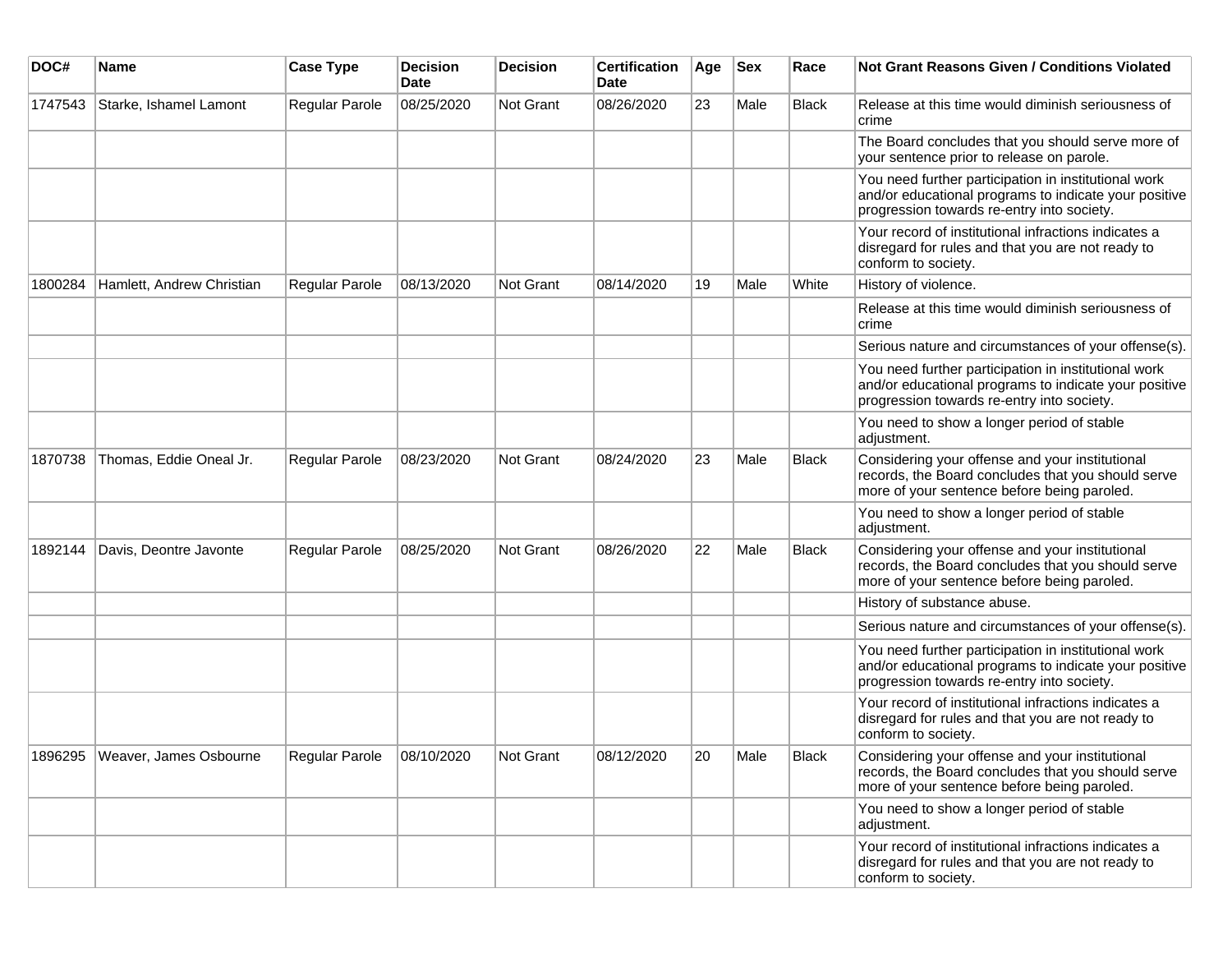| DOC#    | Name                 | <b>Case Type</b> | <b>Decision</b><br><b>Date</b> | <b>Decision</b>  | <b>Certification</b><br><b>Date</b> | Age | <b>Sex</b> | Race         | Not Grant Reasons Given / Conditions Violated                                                                                                               |
|---------|----------------------|------------------|--------------------------------|------------------|-------------------------------------|-----|------------|--------------|-------------------------------------------------------------------------------------------------------------------------------------------------------------|
| 1924474 | Ray, Mark Maurice    | Regular Parole   | 08/01/2020                     | <b>Not Grant</b> | 08/04/2020                          | 21  | Male       | <b>Black</b> | Considering your offense and your institutional<br>records, the Board concludes that you should serve<br>more of your sentence before being paroled.        |
|         |                      |                  |                                |                  |                                     |     |            |              | Release at this time would diminish seriousness of<br>crime                                                                                                 |
|         |                      |                  |                                |                  |                                     |     |            |              | Serious nature and circumstances of your offense(s).                                                                                                        |
|         |                      |                  |                                |                  |                                     |     |            |              | The Board concludes that you should serve more of<br>your sentence prior to release on parole.                                                              |
|         |                      |                  |                                |                  |                                     |     |            |              | You need further participation in institutional work<br>and/or educational programs to indicate your positive<br>progression towards re-entry into society. |
| 1933190 | Fales, Cody          | Regular Parole   | 08/10/2020                     | <b>Not Grant</b> | 08/12/2020                          | 21  | Male       | White        | Considering your offense and your institutional<br>records, the Board concludes that you should serve<br>more of your sentence before being paroled.        |
|         |                      |                  |                                |                  |                                     |     |            |              | Crimes committed - Robbery: Residence; Petit<br>Larceny: <\$200 Not From A Person                                                                           |
|         |                      |                  |                                |                  |                                     |     |            |              | You need further participation in institutional work<br>and/or educational programs to indicate your positive<br>progression towards re-entry into society. |
| 1934016 | Wheeler, Jordan      | Regular Parole   | 08/10/2020                     | <b>Not Grant</b> | 08/11/2020                          | 21  | Male       | <b>Black</b> | Considering your offense and your institutional<br>records, the Board concludes that you should serve<br>more of your sentence before being paroled.        |
|         |                      |                  |                                |                  |                                     |     |            |              | Release at this time would diminish seriousness of<br>crime                                                                                                 |
|         |                      |                  |                                |                  |                                     |     |            |              | Serious nature and circumstances of your offense(s).                                                                                                        |
|         |                      |                  |                                |                  |                                     |     |            |              | Your record indicates a serious disregard for the<br>property rights of others.                                                                             |
| 1975438 | Butler, Reginald Lee | Regular Parole   | 08/02/2020                     | <b>Not Grant</b> | 08/04/2020                          | 20  | Male       | Black        | The Board concludes that you should serve more of<br>your sentence prior to release on parole.                                                              |
|         |                      |                  |                                |                  |                                     |     |            |              | You need further participation in institutional work<br>and/or educational programs to indicate your positive<br>progression towards re-entry into society. |
| 1988740 | Bland, Wayne         | Regular Parole   | 08/01/2020                     | <b>Not Grant</b> | 08/04/2020                          | 19  | Male       | <b>Black</b> | Poor institutional adjustment (for example,<br>motivation/attitude, unfavorable reports, lack of<br>program involvement, etc.)                              |
|         |                      |                  |                                |                  |                                     |     |            |              | Release at this time would diminish seriousness of<br>crime                                                                                                 |
|         |                      |                  |                                |                  |                                     |     |            |              | You need further participation in institutional work<br>and/or educational programs to indicate your positive<br>progression towards re-entry into society. |
|         |                      |                  |                                |                  |                                     |     |            |              | You need to show a longer period of stable<br>adjustment.                                                                                                   |